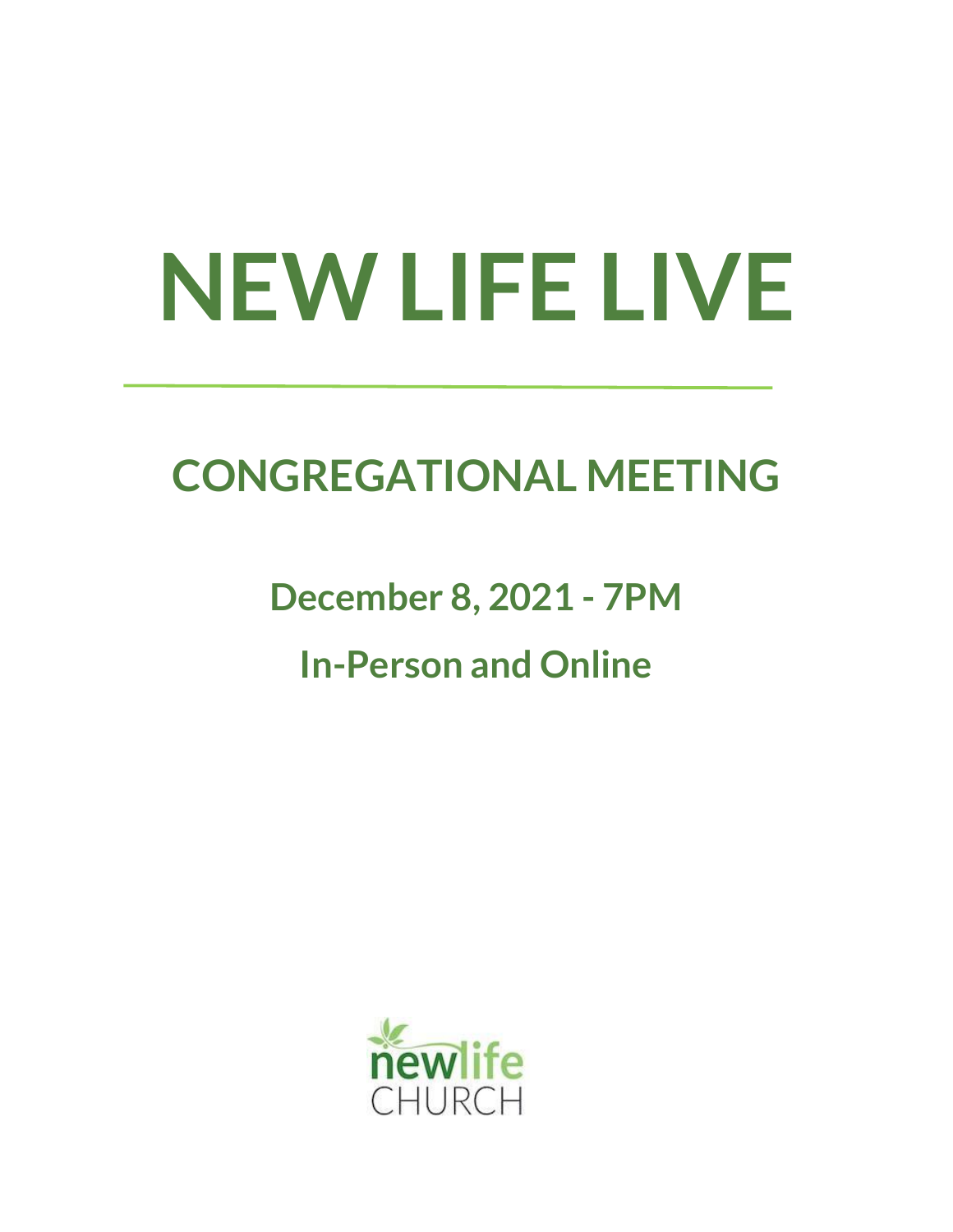# Letter from the Board Chair

We live in challenging times, battling a COVID Pandemic and fighting to save and rebuild businesses, farms and homes after the devastating floods and unprecedented rainstorms in BC. During this time, the board and staff have been working hard to make sure New Life Church can assist and serve in the community, despite financial challenges and limited staff resources. The Board is encouraged to see that during disaster, God is still showing himself faithful through the acts of love and mercy of many of our church members.

### Congregational Survey Update

The Board thanks the 230 individuals (members, attendees, and former members) who participated in the survey sent earlier this month. Board members are now reviewing the results of this survey and are hoping to provide additional information in the new year. A member of the Board will follow up over the next couple of months with those respondents who indicated that they would like to be contacted by a board member.

#### Fiscal Year 2022 Budget

Prior to the floods, the finance team was preparing a revised budget, as the previous budget presented in September was not well supported by the congregation. Initially they revised the budget to reflect financial limitations related to a decrease in membership and planned for \$802,000 in contributions. Then because of the flooding, the finance team felt it prudent to reduce projected contributions by another \$60,000. This is because those members whose home, farm or business have been affected by the flooding gave a significant percentage of the total contributions last year to the budget. Many of those members will have experienced significant financial losses in the flooding, and despite insurance settlements or financial disaster relief programs, may not be able to support the church as significantly as they have in prior years. This package contains the latest revised budget.

### Church Basement Flooding

New Life will also need to address the flooding damage in the basement of our church building. The presented budget does not include any funds for repairing the facility. The total cost to repair the facility are currently unknown, and we do not yet know if the cost will be covered by insurance. Once insurance claims are resolved and quotes for repairs are obtained, we will need to move forward with either fund-raising or additional loans to cover this expense.

#### December Giving to Budget

A critical factor to ensuring sufficient funds are available moving forward will be how much donation income is received for the budget in December. While some of our members and attendees will be financially stressed because of the flooding situation, we hope and pray that others who did not experience that disaster directly are able and willing to bless the ministry of New Life Church this December. Please prayerfully consider what you can contribute financially to your church during these challenging times.

On behalf of the Board, Eric Hoogenraad, Board Chair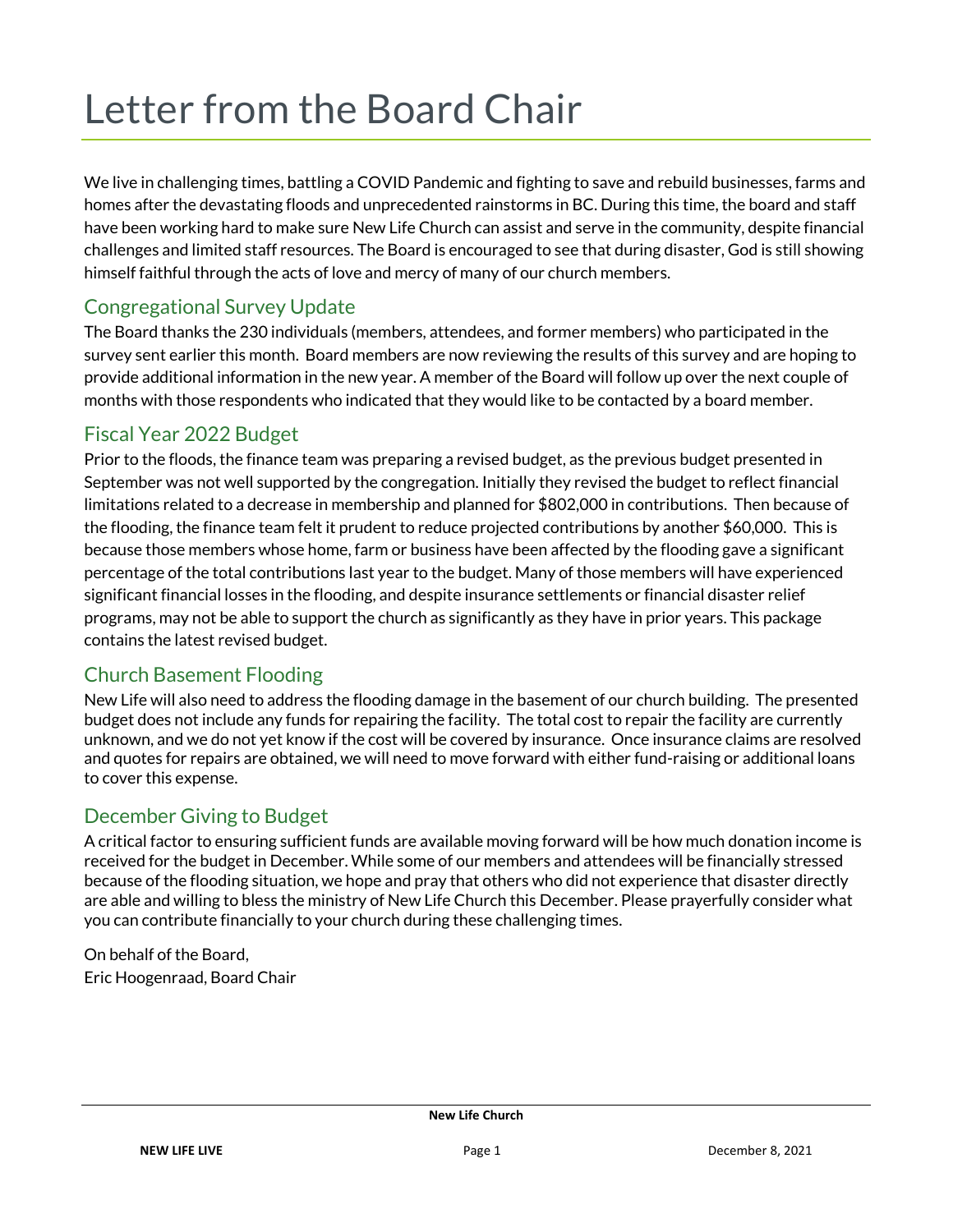# Ministry Report

We've been, it seems, in a whirlwind of difficult events this fall here at New Life Church. Ministry has been disrupted through a staff lay-off, lingering COVID effects, and of course the massive and extensive flooding. Through all of that, we are praying for God's mercy and grace, and thanking him for his faithfulness.

#### Flood Relief

The Sumas flooding has created a new focus for ministry these past several weeks. On top of the frustration and exhaustion derived from the Covid-19 pandemic, the flooding has been distressing and scary, and for some plainly devastating. In this time, we cry out to God to give us the grace to endure and the faith to keep trusting in him. God has shown his love and care through many who have helped out, providing meals, manpower, and time. Justin Dudney, together with Janice Kostelyk, have been working hard to coordinate efforts and will continue to do so in the coming weeks and months. The deacons will administer donated flood relief funds to victims of the flooding. Please talk to Mark Heidelberg (deacon chairperson) if you know of needs due to the flood.

#### Ministry & Staffing

We had a wonderful fall kick-off to the ministry year with all of our ministries beginning again, and a good slate of volunteers. Thank you for stepping up again and participating in ministry. We also had a really good Thanksgiving weekend celebration. In November the loss of the executive pastor position was difficult to absorb; we miss Pastor Mike on staff and thank him for his eight years of faithful service. Staff are still adjusting and doing an excellent job of leading their ministries.

The pandemic has, of course, hindered plans and activities, only to be further limited because of the lower level flooding. Esther DeWaal and Michelle VanEgmond have adjusted by moving KidsChurch and preschool ministries to the upper floor. Two major events, a Marriage Night and the Bethlehem Walk, which had taken a lot of planning, were cancelled because of the flooding. Staff continues to press forward, making plans for future ministry while aware of limitations due to the pandemic and to a restricted budget.

#### Mask Mandate

The province has issued an order that masks must be worn at all indoor facilities, including churches. Please observe this requirement so that we do all we can to continue onsite ministries. In addition, please be mindful of public health recommendations that reduce the spread of the Covid-19 virus: handwashing, and social distancing. Let's also make sure we are caring for one another by respecting other people's concerns, especially for those who are immune compromised.

Serving Christ together, Pastor Nathan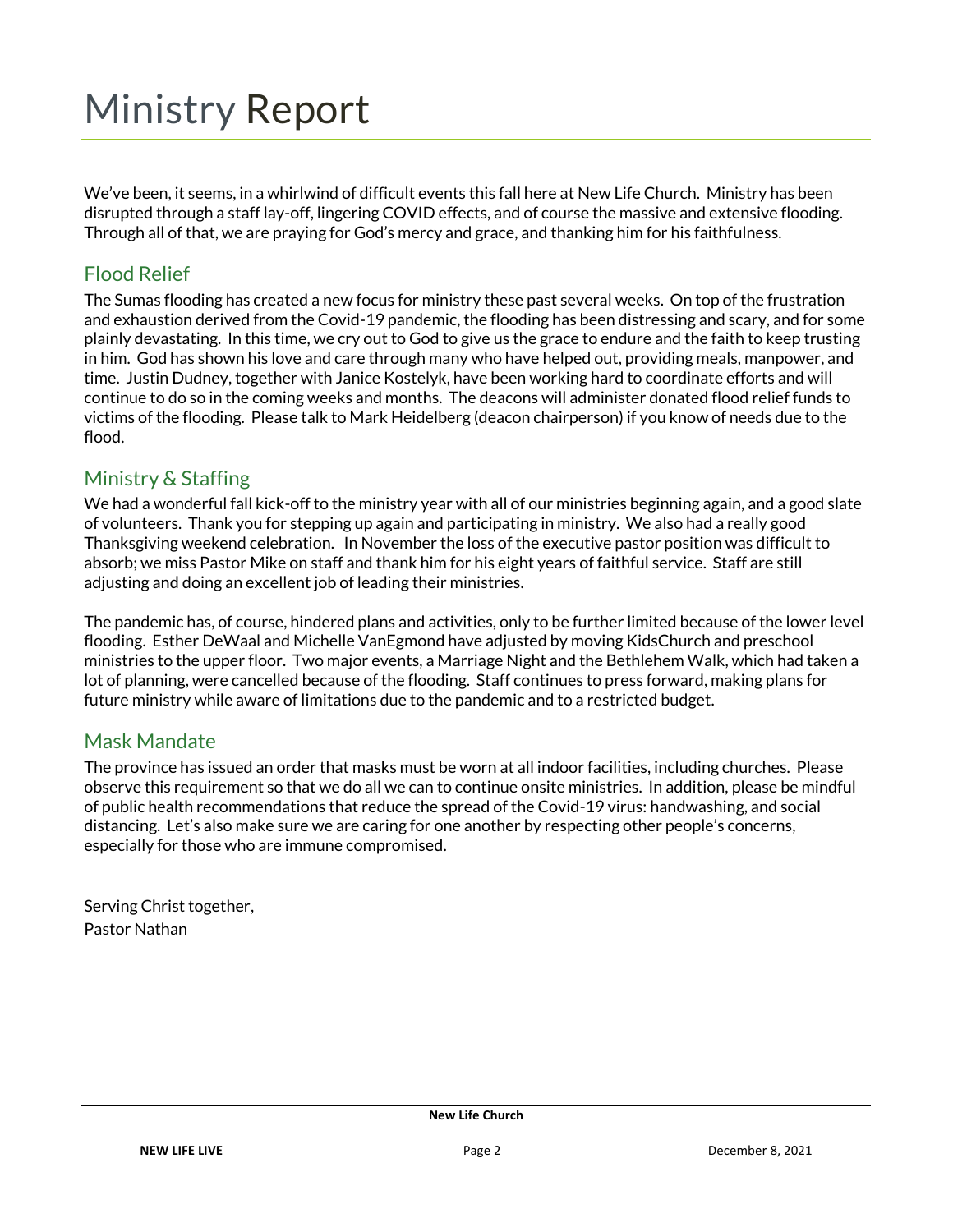# New Life Live Agenda

## **Wednesday, December 8, 2021 – 7:00 PM**

#### **I. Opening**

- Devotions
- Worship
- Prayer
- **II. Review Minutes of September 22, 2021 Meeting**
- **III. Ministry Update & Flood Relief Report**

#### **IV. 2021 Fiscal Year Financial Statement Review**

• **Motion:** To approve the presented financial statements for the fiscal year ending August 31, 2021.

#### **V. Proposed Revised Budget for Fiscal Year 2022**

- **Motion:** To approve the proposed budget for the fiscal year ending August 31, 2022, projecting total operating income of \$856,000, total operating expenditures of \$888,000 and an operating deficit of \$32,000, where this deficit will be funded from accumulated operating cash surpluses of prior years.
- **VI. Prayer Time**
- **VII. Adjourn**

Please submit questions you would like addressed at this meeting in advance to [office@newlifecrc.ca](mailto:office@newlifecrc.ca).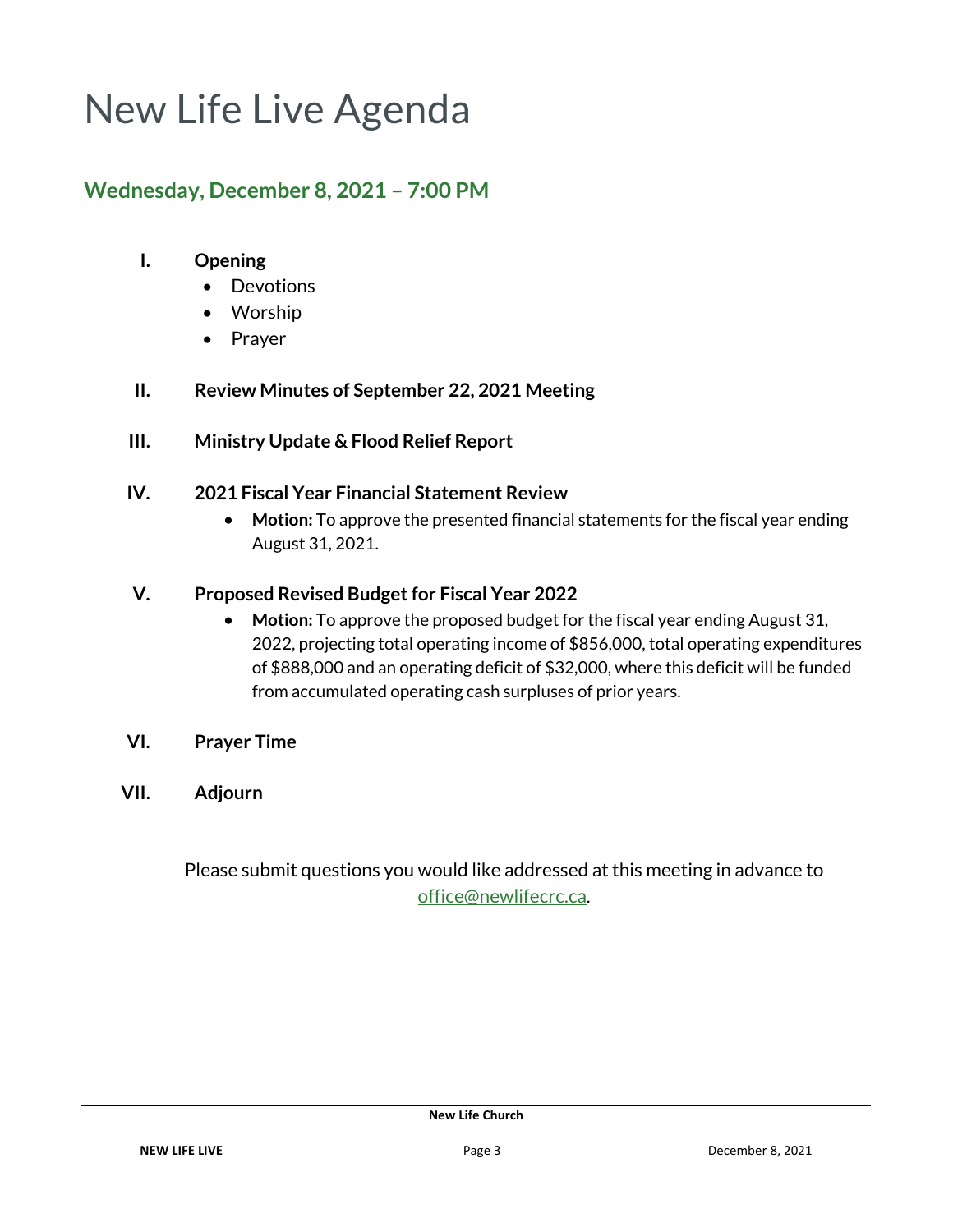# **Minutes of New Life Live – September 22, 2021**

#### **1. Worship & Opening**

- Worship Janessa
- Opening Devotions Eric Hoogenraad
- **2. Review Minutes of March 10, 2021 Meeting and Business arising from these minutes.**

Motion: To approve the Minutes of New Life Live, March 10, 2021 – APPROVED

#### 3. **Ministry Update**

- a. Nathan gave an update on New Life Ministries. Started by admitting the difficulties this year in ministry during COVID with many restrictions and guidelines. Despite the difficulty we have remained hopeful because God is still working and active
	- a. Stay faithful in Worship, Community and serving.
	- b. Continue to look for new people and love our neighbor.
- b. This past year we focused on serving because we wanted to look outward. COVID forced us to look inward.
- c. We need to relaunch & rebuild because this is a brand-new context. There are many new opportunities for ministry.
	- a. Paint & Renovate the Auditorium
	- b. New Life Online Campus
	- c. Sustain our focus on mission
	- d. The discovery project is nearly completed. This project focus on discovering what makes us unique among the Christian community & Delair Community.
	- e. We have been led deeper into a posture of prayer and praise.
- d. Life groups have continued on however, it may have looked very different.
- e. Prayer wall has also been a fruitful gathering place for people in all different places.
- f. God blessed us with a Pre School Director, Michelle Van Egmond, a KidsChurch Director, Esther de Waal & a Pastoral Intern serving in Youth, Jacob Visser.
	- a. All ministries are starting up this fall
	- b. We are grateful for the volunteers who made this possible to start up all the ministries and who have been so dedicated to our year of serving.

### 4. **Ministry Update Q&A**

- a. Is the staff going to call up those who have not made their way back to church on Sunday mornings?
	- i. Nathan responded: Justin, Nathan and Taylor have met together this past week to discuss how to pursue those who haven't come back yet. We are planning to call through the congregation again.
- b. Many people have said that they left because of the lacking programs this past year. With Koen gone, will there be support from senior staff helping Janessa & Jacob build up the youth program?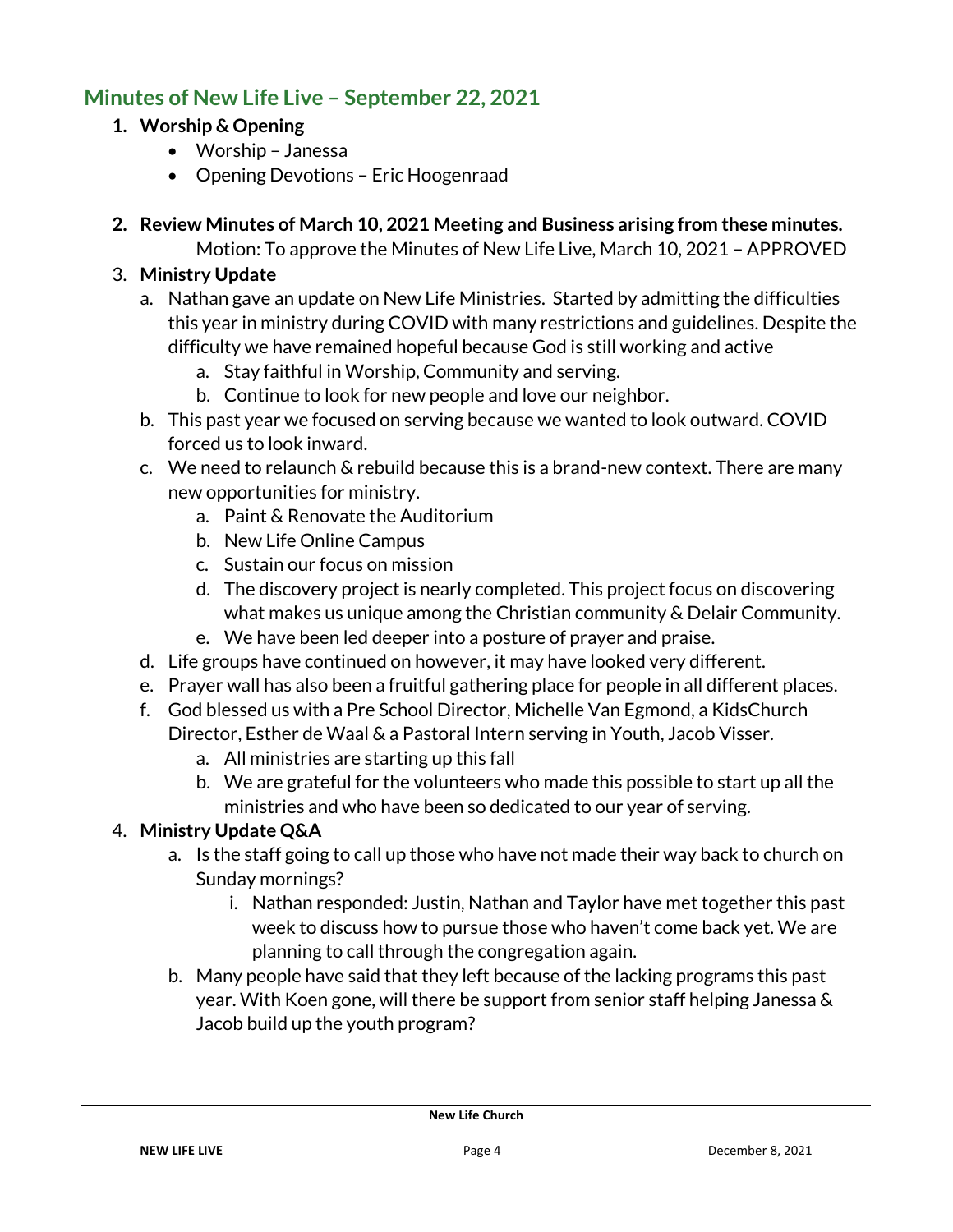- i. Janessa & Jacob are supervised by Mike directly and Mike is supervised by Nathan. We are still in the process of searching for a youth pastor for a fulltime permanent position with experience.
- c. Is there any thought to mentoring these younger staff with experienced staff from other churches?
	- i. Certainty we can consider it. We already have experienced mentors in place within our staff team for these staff members.

#### **5. Proposed Ministry Year 2022 Budget - Mike**

#### **a. Priorities of this budget**

- Diligent in Prayer & assertive with our plans
- Relaunch & Rebuild Ministry, especially focused on Children & Youth
- Embrace Online & In Person Ministry
- Reconnecting with our neighborhood (Delair Community)

#### **b. Big Picture**

- Budget is proposed to be \$999,000
- Some risk associated with this budget
- Increase is 5.4% over 2 years
- Trust God to provide to do the ministry we called into
- Finance Team will closely monitor and adjust this year as needed

#### **c. Income Sources**

- NL Ministry Contributions \$932,000
- Other \$67,000 (Rental, Transfer from Subsides Fund, Misc)
- **d. New Life Ministries Budget – \$42,000** 
	- 5.2% decrease from last year because GEMS & Cadets won't be budgeted as high this year
- **e. Staffing – Proposed Budget for \$623,550** 
	- 11.5% increase from 2021 because FTE increased by 0.95 and cost of living increases
- f. **Facilities – Proposed budget for \$120,850**
	- Decrease of 1.3% because we reduced garbage removal costs and have a surplus of custodial supplies
- g. **Admin and Office Expenses – Proposed Budget for \$55,500**
	- 3.4% decrease because of our concluding photocopier lease
- h. **Other – Proposed Budget for \$43,500**

#### **Motion: To approve the Ministry Resource Requirements Budget for Fiscal 2022 in the amount of \$999,000**

*Please note that electronic voting on this motion will be open until 10:00PM, Tuesday, September 28.* 

#### **6. Budget Q&A**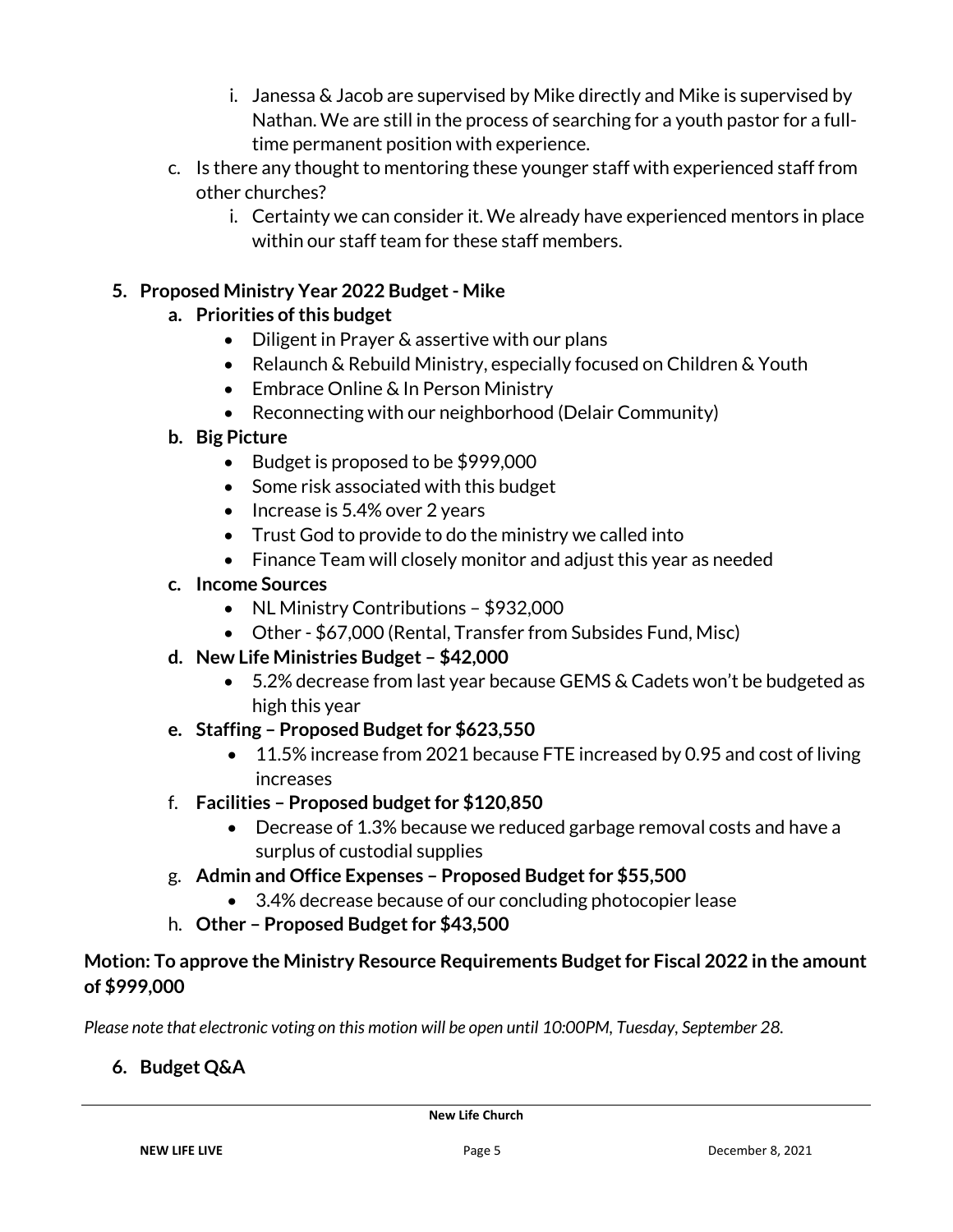- a. You said we give 10% of our budget for classical shares, however, the amount listed is less than 10%. How does that work?
	- i. Mike Responded: We already paid classical shares on that amount last year on the wage subsidy fund.
- b. What is the reason for the security system in the church building and does it pick up audio?
	- i. Mike Responded: We had a break in a few years ago and it caused quite a bit of trauma. On top of that was the outcry that happened from the mass grave findings around residential schools and many church buildings were getting vandalized. Many of our congregation members were concerned for the safety of our building. It does not pick up audio.
- c. How come registration fees for GEMS & Cadets last year and this year are the same when the content last year was way less?
	- i. Mike Responded: These are denominational programs so we have to pay our fees to them. Mike will do more research, and get back to Jeremy.

### **7. Board of Elders**

• Introduction of Mark Huberts as a new board member nominee. Thanks to Karen Thiessen & Carl Dragt for his work on the board.

### **Motion: To approve the appointment of Mark Huberts as Board Member**

*Please note that electronic voting on this motion will be open until 10:00PM, Tuesday, September 28.*

#### **8. Congregational Communication:**

- a. If two board members are leaving, why is only one spot being filled?
	- a. Eric Responded: We are looking for nominations for a second one.
- b. Has the board and senior staff looking it the reasons why so many congregation members have left?
	- a. Eric Responded: It is the boards practice to do exit interviews with congregation members who leave. The board looks for patterns, however they haven't noticed any yet.
	- b. Member responded: Can we keep track of why people are leaving? Or form a committee of non-staff members?
	- c. Eric Responded: That is the purpose of life groups
- c. Is there a way to talk to people before they leave? Have you considered the decreased membership when forming the budget?
	- a. Eric Responded: It is important for congregation members to do their duty of caring for one another and try to have those conversations before people leave.

### **Motion: To approve the building of an exit committee, seconded**

#### **Comments on the motion:**

• Who decides who would be on the committee?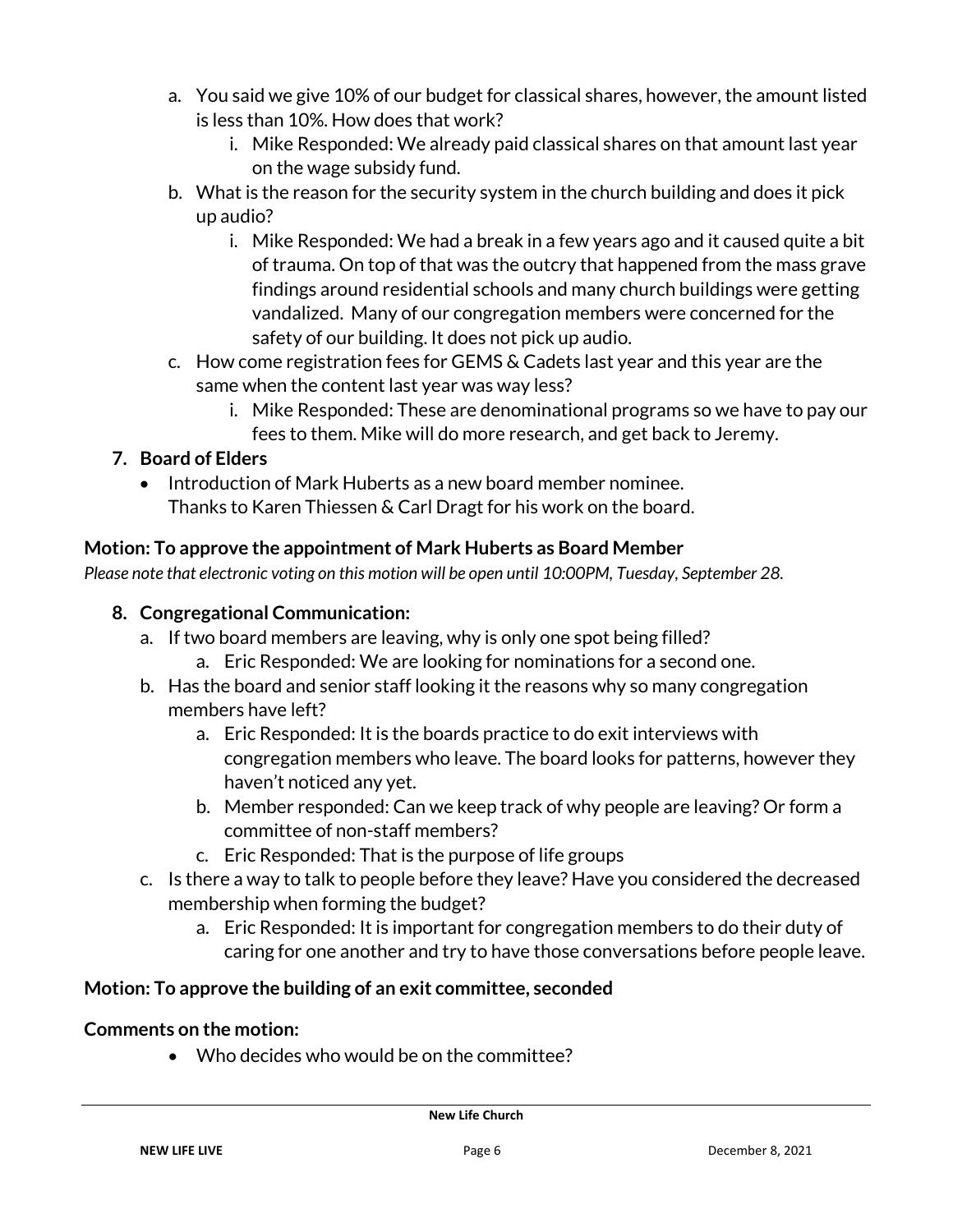- Can the committee be made up people who are not staff or board? It has not worked in the past
- Can the motion be changed to "Board considers the creation of a committee?"
- Can we nominate people for this committee?
- Whatever form the committee takes it needs to be something that people feel like they can be honest and free to speak
- We should call up members who have left and ask them why they left
- It needs to be more than just one person talking to one person, it needs to come from a committee to ensure it is creditable and not just gossip or unreliable
- Does New Life have a formal exit interview process? Yes.

#### **9. Closing – Nathan**

- a. When a motion is made there is action to be voted on, but right now everything is hanging. The best thing the congregation can do tonight is to advise the board to address this issue and report back in December.
- b. Exact wording for the motion has not been cemented.

#### **Motion has been rescinded: To approve the building of an exit committee**

- c. Congregation members are also encouraged to talk with fellow members and share their discovery with the board
- d. Next Board Meeting: Sept 29
- e. The board will discuss this further, congregation members are invited to come to the board meeting and give their feedback.
- f. Nathan closed in Prayer

#### **10.Meeting adjourned**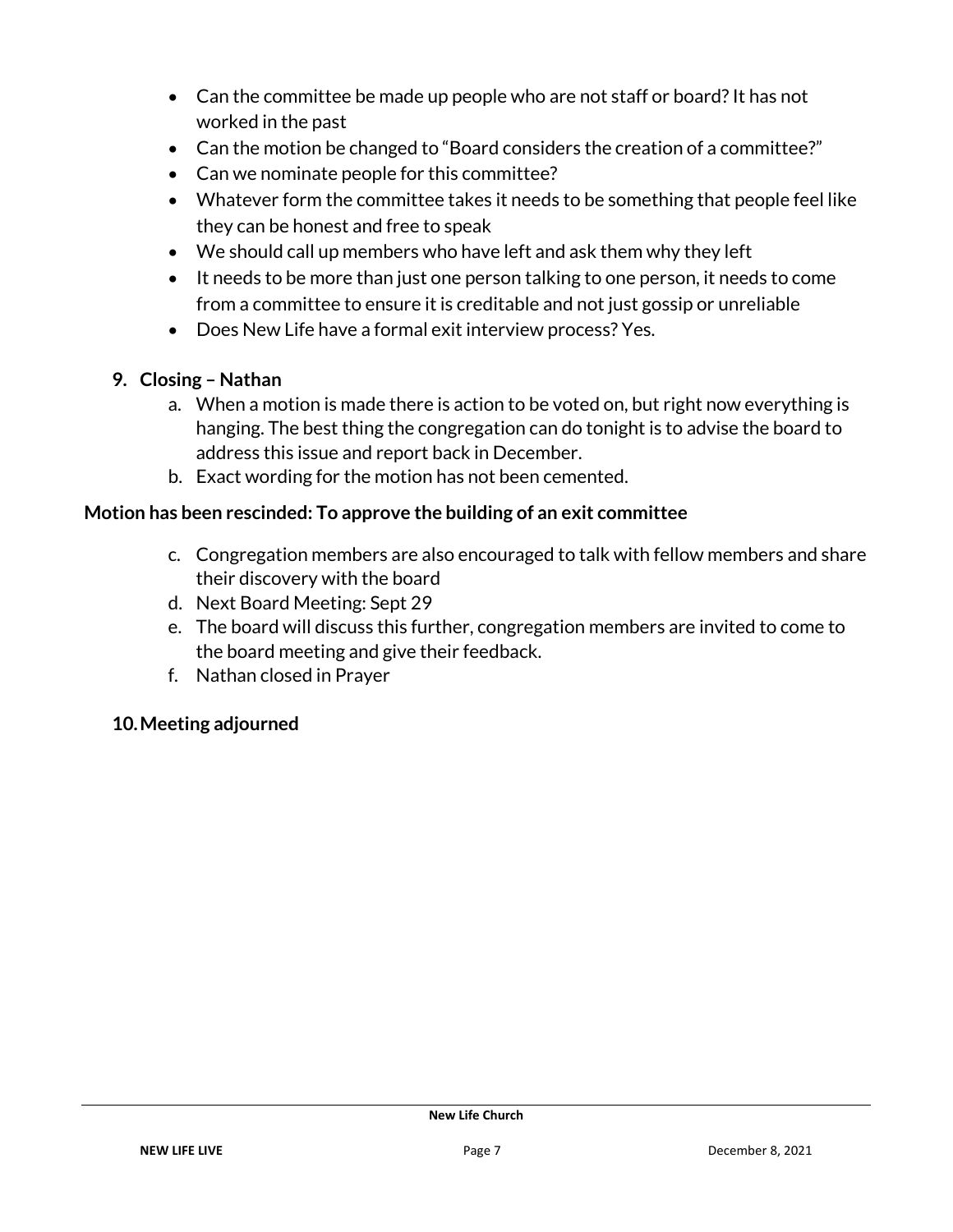# **2021 Financial Statements New Life Christian Reformed Church**

35270 Delair Road, Abbotsford, BC V3G 2E2



Final – December 1, 2021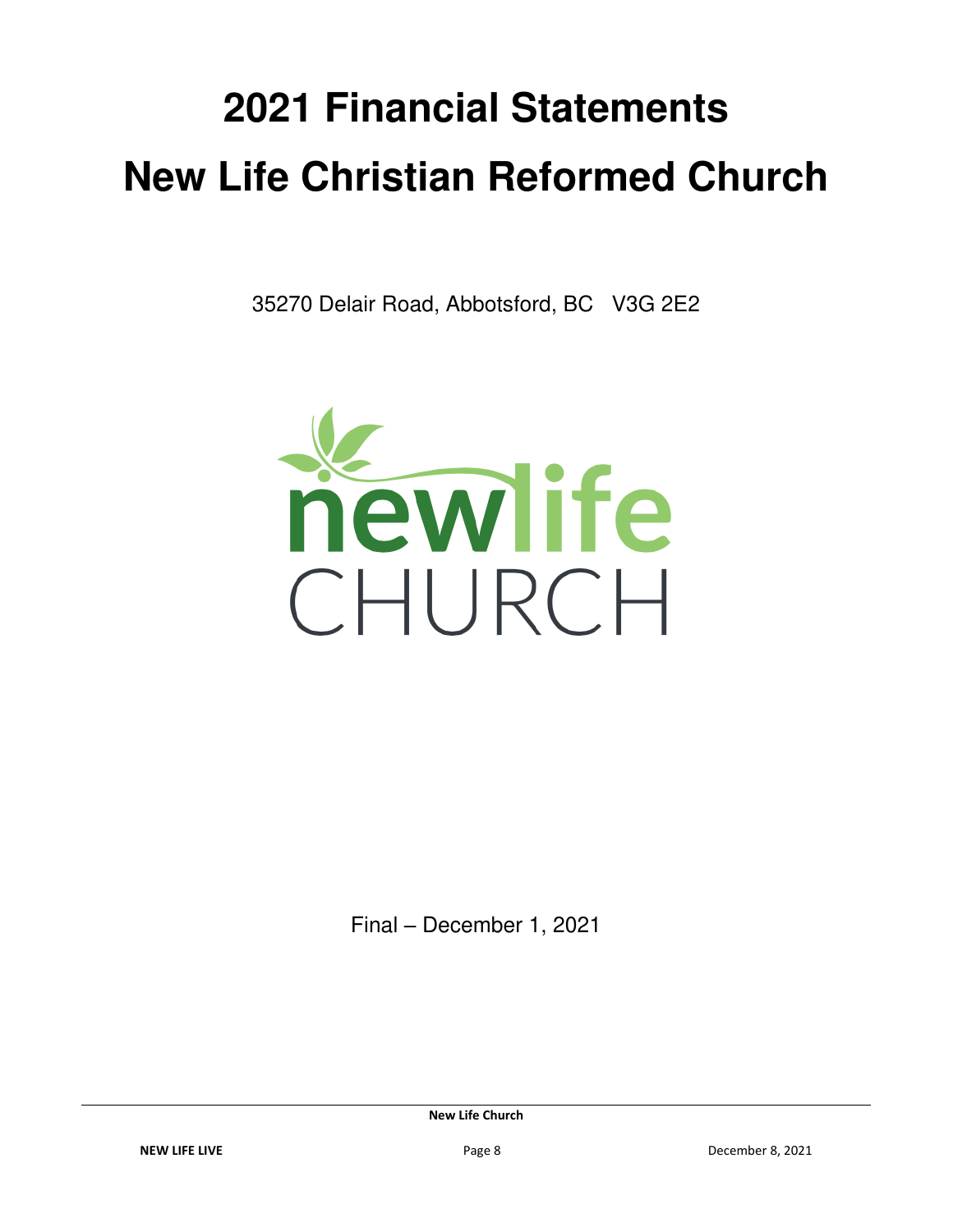Dec. 8, 2021

The Financial Statements for the Fiscal Year ending August 31, 2021 were reviewed by two members of the congregation and were "deemed to be accurate and a fair representation of the financial position of New Life CRC". They were approved for presentation to the congregation by the Finance Team and the Board of Elders.

The members of New Life Christian Reformed Church approved these financial statements following their presentation at the congregational meeting of Dec. 8, 2021.

**For the Board of Elders:**

Date: **Date:** 

**Eric Hoogenraad, Chair** 

Date: **Date:** 

**Heidi VanWeelden, Clerk**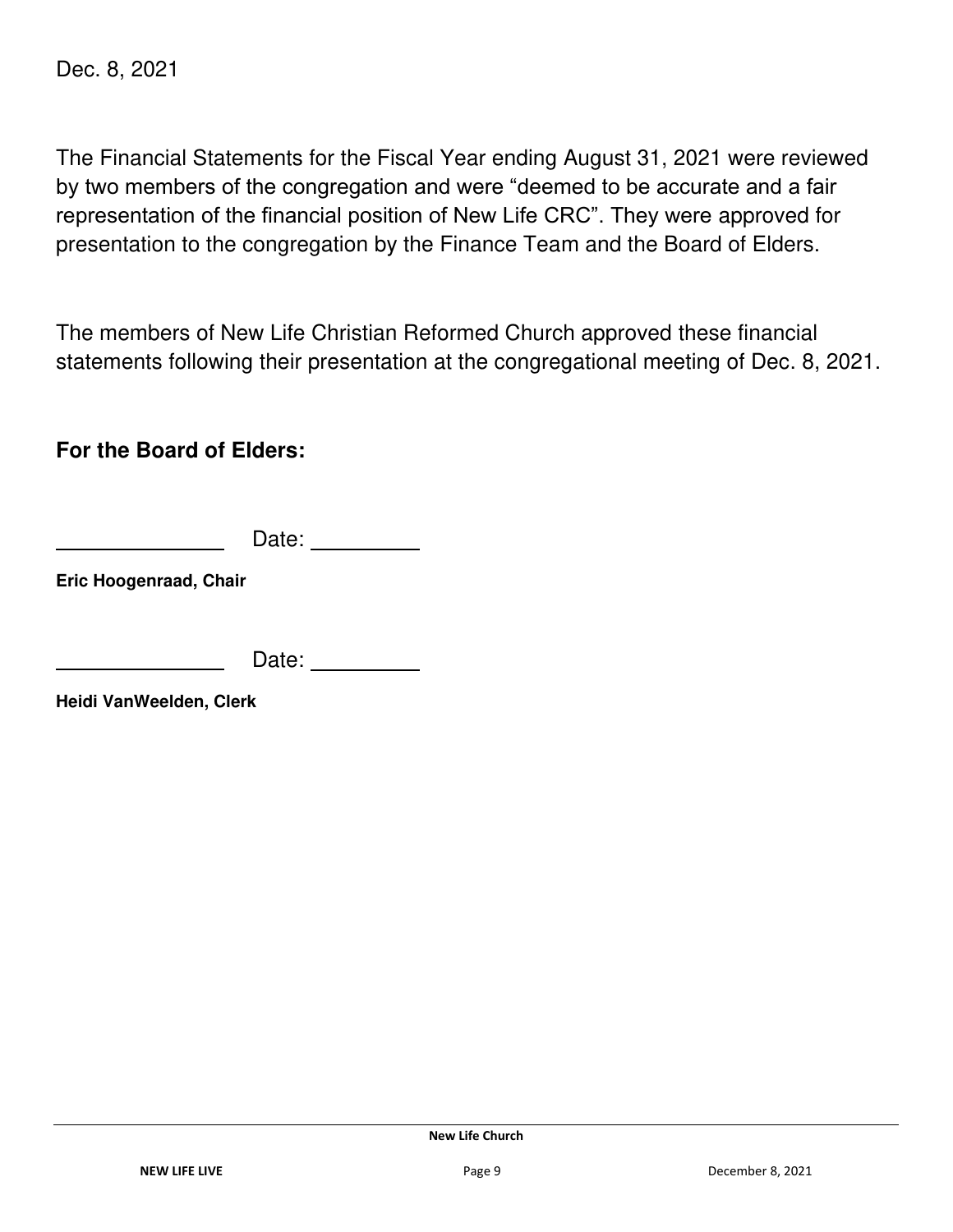# **New Life Christian Reformed Church**

#### **Balance Sheet For the Fiscal Year Ending August 31**

|                                                | <b>Note</b>  | 2021                | 2020        |
|------------------------------------------------|--------------|---------------------|-------------|
| <b>ASSETS</b>                                  |              |                     |             |
|                                                |              |                     |             |
| <b>Current</b>                                 |              |                     |             |
| Cash                                           | 15           | \$<br>370,758<br>\$ | 340,868     |
| Short Term Investments                         | 1            | 51,010              | 49,708      |
| <b>Accounts Receivable</b>                     | $\mathbf{2}$ | 10,683              | 15,223      |
| Prepaid Expenses, Advances & Security Deposits | 3            | 1,518               | 9,253       |
|                                                |              | 433,969             | 415,052     |
| <b>Capital Assets</b>                          |              |                     |             |
| Capital Assets - Opening Balance               | 14           | 5,343,874           | 5,314,060   |
| <b>Current Year Additions</b>                  | 4            | 219,373             | 120,797     |
| Current Year Disposals (at original cost)      | 14           |                     | (90, 982)   |
| Less: Accumulated Amortization                 | 14           | (3,092,423)         | (2,923,293) |
|                                                |              | 2,470,825           | 2,420,582   |
| <b>TOTAL ASSETS</b>                            |              | 2,904,793           | 2,835,634   |
|                                                |              |                     |             |
| <b>LIABILITIES AND EQUITY</b>                  |              |                     |             |
| <b>Current Liabilities</b>                     |              |                     |             |
| Payables                                       | 5            | 59,888              | 103,202     |
| Deferred Revenue Funds                         | 13           | 341,210             | 278,979     |
|                                                |              | 401,098             | 382,181     |
| <b>Long Term Debt</b>                          | 6            |                     |             |
| Original Mortgage                              |              | 515,000             | 372,000     |
| Computer/Telephone Capital Lease               |              | 20,227              | 35,041      |
| Total Long Term Debt                           |              | 535,227             | 407,041     |
| <b>Total Liabilities</b>                       |              | 936,325             | 789,222     |
| <b>Members Equity</b>                          |              |                     |             |
| Opening Balance                                |              | 2,046,412           | 2,102,949   |
| Add: Capital Asset Purchases from              |              |                     |             |
| <b>Operating Budget</b>                        |              | 1,279               | 12,645      |
| Deferred Revenue Funds                         |              | 116,539             | 54,612      |
| Loan - portion of \$170K Borrowed              |              | 98,000              |             |
| Computer Resource Fund                         |              | 3,554               | 7,829       |
| Add: Mortgage Payments                         |              | 24,000              | 14,000      |
| Add: Special Funds Mortgage Payments           |              | 3,000               | 4,000       |
| Add: Capital Lease Payments                    |              | 14,814              | 10,671      |
| Less: Increase in Mortgage                     |              | (170,000)           |             |
| Less: Loss on Disposal of Assets               |              |                     | (9, 572)    |
| Less: Amortization                             | 14           | (169, 130)          | (150, 720)  |
|                                                |              | 1,968,468           | 2,046,412   |
| <b>TOTAL LIABILITIES AND EQUITY</b>            |              | 2,904,793           | 2,835,634   |
|                                                |              |                     |             |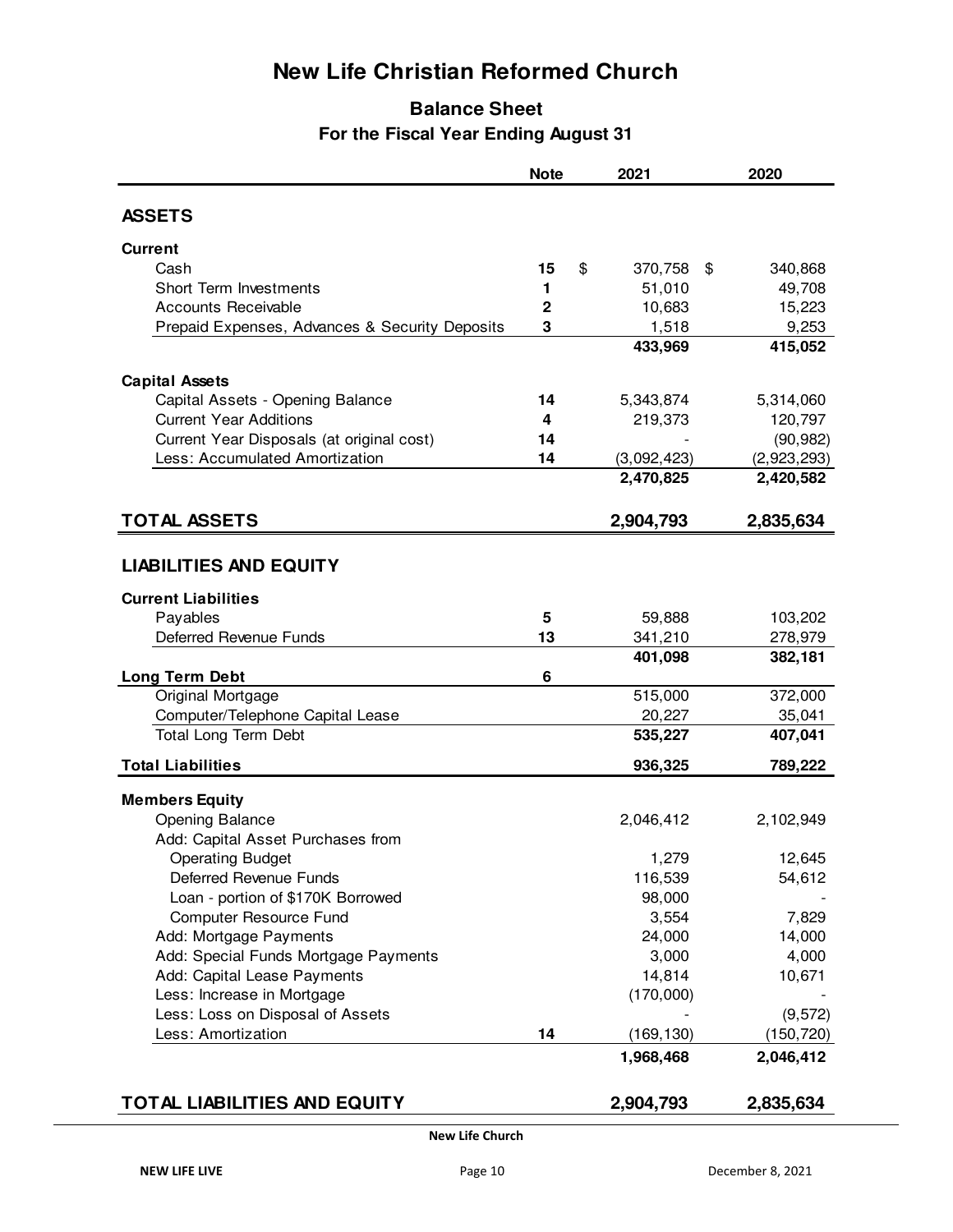# **New Life Christian Reformed Church**

#### **Statement of Revenue and Expenditures For the Fiscal Year Ending August 31**

|                                                     | <b>Note</b>             | <b>Budget</b>      | <b>Actual</b>      | Actual             |
|-----------------------------------------------------|-------------------------|--------------------|--------------------|--------------------|
|                                                     |                         | 2021               | 2021               | 2020               |
|                                                     |                         |                    |                    |                    |
| <b>Revenue</b><br><b>Budget Collections</b>         |                         | \$<br>884,500      | 861,451<br>\$      | \$<br>902,497      |
| Rental Income                                       |                         | 8,000              | 2,000              | 15,145             |
| Interest                                            |                         |                    | 1,052              | 970                |
| Wage Subsidies - New                                |                         |                    | 45,600             | 55,443             |
| Transfer from Fund (Previous Surplus)               |                         |                    |                    | 4,203              |
| Miscellaneous                                       |                         | 2,000              | 254                | 993                |
|                                                     |                         | 894,500            | 910,357            | 979,251            |
| Designated Collections & Projects-Receipts          | 10                      |                    | 305,735            | 321,114            |
| <b>Net Revenue</b>                                  |                         | 894,500            | 1,216,092          | 1,300,365          |
|                                                     |                         |                    |                    |                    |
| <b>Operating Expenditures</b>                       |                         |                    |                    |                    |
| <b>Ministry Programs</b>                            | $\overline{\mathbf{7}}$ | 44,300             | 31,073             | 48,941             |
| Staffing<br><b>Facilities</b>                       | 8<br>9                  | 559,300<br>122,450 | 517,320<br>114,658 | 489,196<br>122,962 |
| <b>Administration &amp; Office Expenses</b>         | 11                      | 57,450             | 57,554             | 57,963             |
| Interest                                            |                         | 12,600             | 12,440             | 14,519             |
| Loss/Gain on US Exchange                            |                         | 500                | 4                  | 145                |
| <b>CRC General Ministry Shares</b>                  | 12                      | 93,800             | 91,044             | 97,504             |
| <b>CRC Pension Ministry Shares</b>                  |                         | 6,600              | 4,537              | 3,606              |
|                                                     |                         | 897,000            | 828,630            | 834,836            |
| Designated Collections & Projects-Paid Out          | 10                      |                    | 305,735            | 321,114            |
| <b>Total Operating Expenditures</b>                 |                         | 897,000            | 1,134,366          | 1,155,950          |
| <b>Surplus/(shortfall) from Current Operations</b>  |                         | (2,501)            | 81,728             | 144,415            |
| <b>Less Capital Expenditures</b>                    | 4                       | 2,000              | 1,279              | 12,646             |
| Mortgage Principal Payments                         | 6                       | 24,000             | 24,000             | 14,000             |
| Capital Lease Payments                              |                         | 15,000             | 14,814             | 10,671             |
|                                                     |                         | 41,000             | 40,093             | 37,316             |
| <b>Surplus/(shortfall) from Budgeted Operations</b> |                         | (43,500)           | 41,635             | 107,099            |
| Less Transfer to General Capital Fund               | 13                      |                    |                    | 57,200             |
| Transfer to Govt Wage Subsidy Fund                  |                         | (43, 500)          | 41,635             | 49,899             |
| <b>Net Surplus/(shortfall)</b>                      |                         | 0                  | 0                  | 0                  |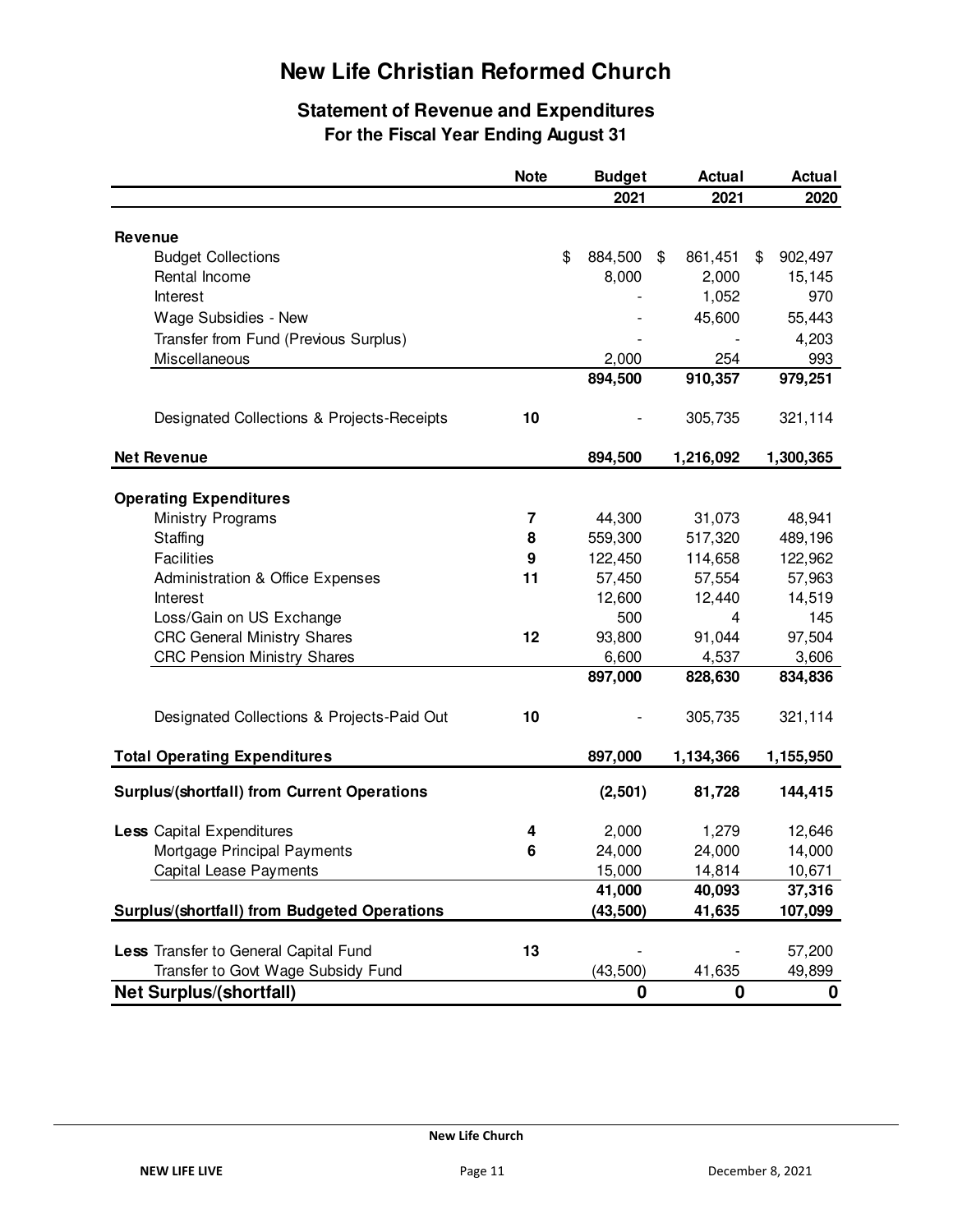| 1 | <b>Short Term Investments</b>                             |           |                    |                 |
|---|-----------------------------------------------------------|-----------|--------------------|-----------------|
|   |                                                           |           | 21 Actual          | 20 Actual       |
|   | Funds in Term Deposit - 0.65% to 3.15% Due Feb 25, 2023   |           | \$<br>3,961        | \$<br>3,935     |
|   | Funds in Term Deposit - 0.8% Due Aug 16, 2022             |           | 47,049             | 45,773          |
|   |                                                           |           | 51,010             | 49,708          |
| 2 | <b>Accounts Receivable</b>                                |           |                    |                 |
|   |                                                           |           | 21 Actual          | 20 Actual       |
|   | <b>Facility Rentals</b>                                   |           | \$                 | \$<br>629       |
|   | <b>GST Rebate</b>                                         |           | 7,414              | 3,599           |
|   | Canada Wage Subsidies                                     |           | 2,779              | 8,570           |
|   | Miscellaneous Accounts Receivable                         |           | 490                | 2,425           |
|   |                                                           |           | 10,683             | 15,223          |
| 3 | <b>Prepaid Expenses, Advances &amp; Security Deposits</b> |           |                    |                 |
|   |                                                           |           | 21 Actual          | 20 Actual       |
|   | <b>Prepaid Expenses</b>                                   |           |                    |                 |
|   | Deposits for Ministry Retreats                            |           | 500                | 2,190           |
|   | <b>Prepaid Ministry Expenses</b>                          |           | 1,018              | 5,462           |
|   | Prepaid Staff Development Expenses                        |           |                    | 1,601           |
|   |                                                           |           | 1,518              | 9,253           |
|   | <b>Capital Acquisitions</b>                               |           |                    |                 |
|   |                                                           | 21 Budget | 21 Actual          | 20 Actual       |
|   | Music, Sound & Multimedia Equipment                       | \$        | \$<br>119,544      | \$<br>1,498     |
|   | <b>Furniture &amp; Fixtures</b>                           | 2,000     | 83,263             | 65,758          |
|   | <b>Computer Equipment</b>                                 |           | 3,554              | 53,541          |
|   | Security System                                           |           | 13,012             |                 |
|   |                                                           | 2,000     | 219,373            | 120,797         |
|   | <b>Funding for Capital Acquisitions</b>                   |           |                    |                 |
|   |                                                           |           | 21 Actual<br>1,279 | 20 Actual       |
|   | <b>Current Operations</b><br>Computer Resource Fund       |           | \$                 | \$<br>12,645    |
|   | Donations                                                 |           | 3,554<br>116,539   | 7,829<br>54,612 |
|   | Loan (Increase in Mortgage)                               |           | 98,000             |                 |
|   | Capital Lease                                             |           |                    | 45,712          |
|   |                                                           |           | 219,373            | 120,797         |
| 5 | Payables                                                  |           |                    |                 |
|   |                                                           |           | 21 Actual          | 20 Actual       |
|   | Ministry Shares                                           |           | \$<br>13,663       | \$<br>14,181    |
|   | <b>Designated Offerings</b>                               |           | 3,364              | 6,430           |
|   | <b>Credit Card Payables</b>                               |           | 4,005              | 3,031           |
|   | <b>Payroll Liabilities</b>                                |           | 13,972             | 14,637          |
|   | Accounts Payables & Accruals                              |           | 24,884             | 64,923          |
|   |                                                           |           | 59,888             | 103,201         |
|   |                                                           |           |                    |                 |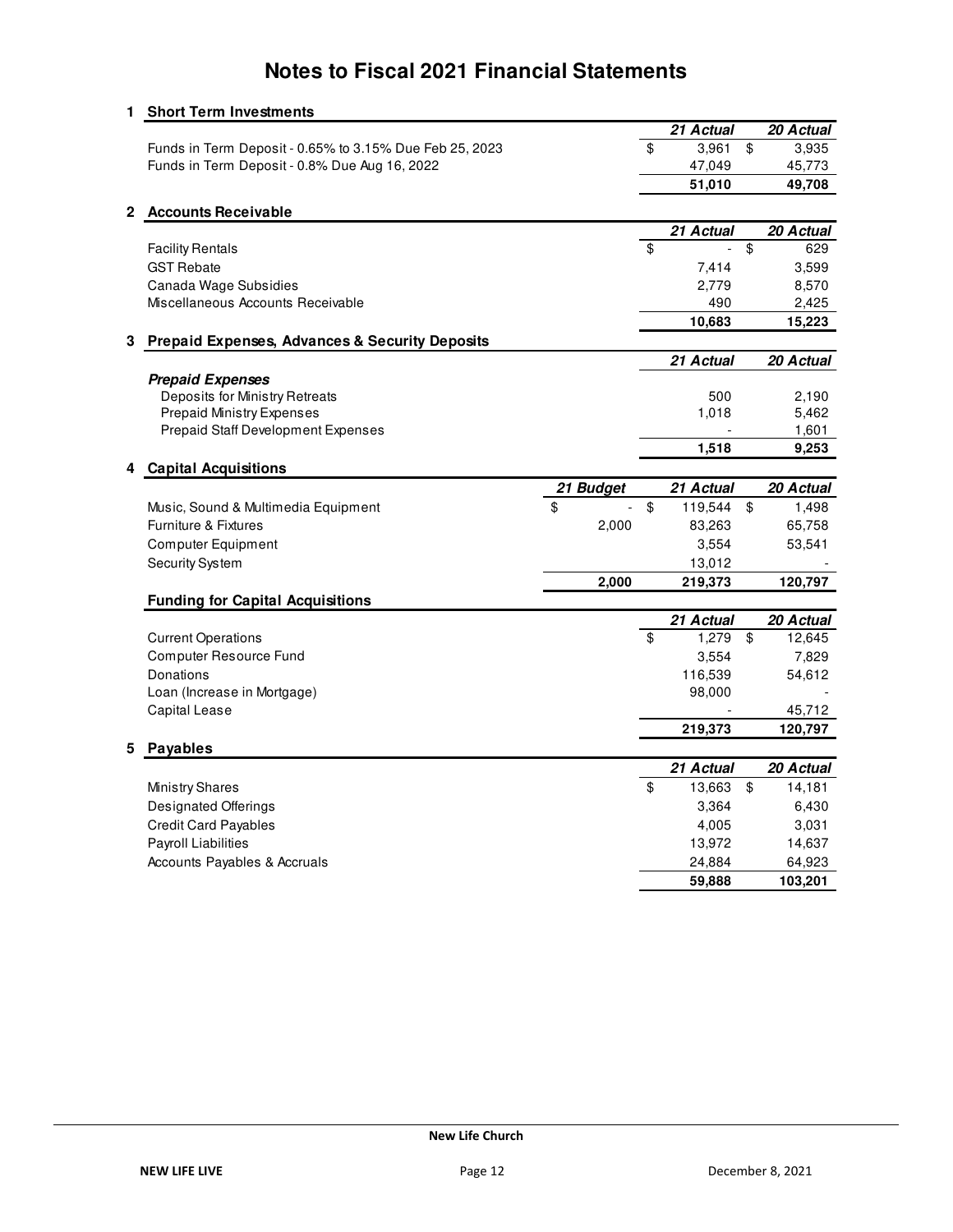#### **6 Long Term Debt**

#### **Mortgages**

The mortgage on church property is held by the CRC RRSP Community Fund. The interest rate is determined quarterly and interest paid monthly. For the fourth quarter of 2021 the rate for the mortgage is 2.55%. There is no fixed principal repayment requirement. The payments listed here for 2021 include those from operating budget (\$24,000) & Debt Reduction (\$3,000.00).

| \$       |          |
|----------|----------|
| 372.000  | 390,000  |
| (27,000) | (18,000) |
| 170.000  | -        |
| 515,000  | 372,000  |
|          |          |

#### **Capital Equipment Lease**

In December 2019, the church upgraded the entire computer system including computers, laptops, servers, w ireless access points as w ell as new telephones and system covered by a capital lease spread over 36 months. The entire lease cost has been capitalized and the outstanding lease show n as a liability.

|                                      | 21 Actual | 20 Actual                |
|--------------------------------------|-----------|--------------------------|
| <b>Capital Lease Opening Balance</b> | 35.042    | $\overline{\phantom{0}}$ |
| Add: Acquisition Costs               | -         | 45.712                   |
| Less: Deposit and Monthly Payments   | (14.814)  | (10, 671)                |
| Capital Lease as at August 31st      | \$20,228  | \$35,042                 |

#### **7 Ministry Program Expenses**

|                                       | 21 Budget    | 21 Actual    | 20 Actual |
|---------------------------------------|--------------|--------------|-----------|
| Worship, Multi-Media & the Arts       | \$<br>13.050 | \$<br>11.613 | 21,438    |
| Integration, Care, Fellowship & Alpha | 7.300        | 5.036        | 5,897     |
| <b>Children's Ministries</b>          | 8.400        | 5.095        | 7,761     |
| Youth Ministries                      | 5.000        | 4.502        | 4,770     |
| Serve                                 | 3.600        | 868          | 1.956     |
| Other Ministry Expenses               | 6.950        | 3.959        | 7,119     |
|                                       | 44.300       | 31.073       | 48.941    |

#### **8 Staffing Expenses**

|                             | 21 Budget | 21 Actual | 20 Actual |
|-----------------------------|-----------|-----------|-----------|
| <b>Staff Salaries</b>       | 480.800   | 440.591   | 416.660   |
| Benefits and Other Expenses | 78.500    | 76.729    | 72,536    |
|                             | 559.300   | 517.320   | 489,196   |

As required by the BC Societies Act, it is noted that there are 2 staff members whose remuneration is at least \$75,000 and whose combined total is \$178,450.

#### **9 Facility Expenses**

|                                      | 21 Budget    | 21 Actual    | 20 Actual    |
|--------------------------------------|--------------|--------------|--------------|
| Insurance                            | \$<br>27,500 | \$<br>27.900 | \$<br>25,914 |
| <b>Utilities</b>                     | 28,800       | 23.461       | 22,872       |
| Garbage                              | 4.400        | 1,703        | 2,915        |
| Custodial                            | 5.000        | 3.422        | 4.054        |
| Maintenance Contracts                | 15,700       | 8.046        | 14.517       |
| Repair and Maintenance               | 9.050        | 18.570       | 16.855       |
| Landscaping Contract                 | 13,500       | 13,530       | 11,993       |
| <b>Facilities Rental Expenses</b>    | 500          | 26           | 1,113        |
| Computer Software, Maintenance, etc. | 6.000        | 6.000        | 10.728       |
| <b>Facility Upgrades</b>             | 12,000       | 12,000       | 12,000       |
|                                      | 122.450      | 114,658      | 122,962      |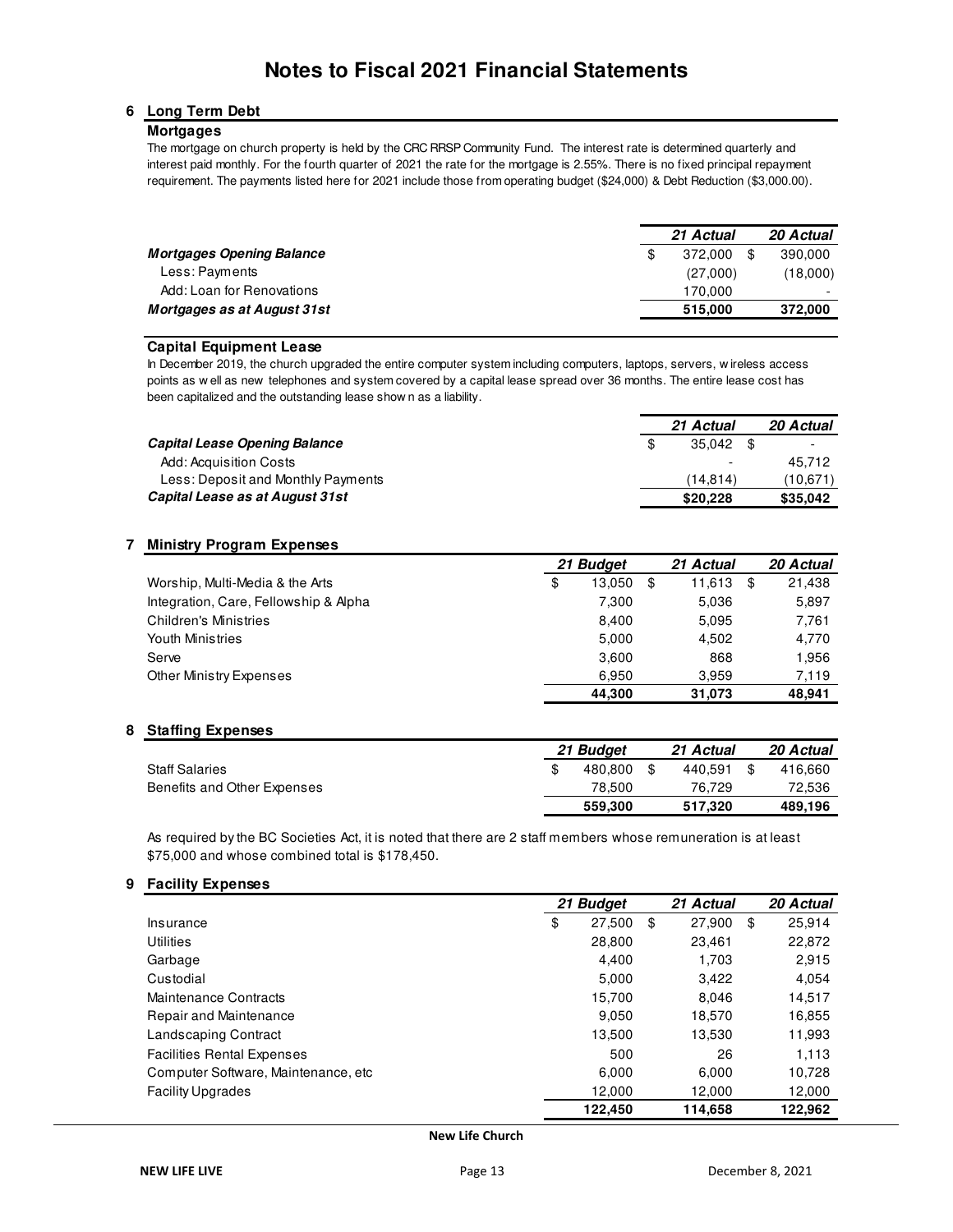|                                                              | 21 Actual   | 20 Actual   |
|--------------------------------------------------------------|-------------|-------------|
| Abbotsford Community Services-Food Bank                      | \$<br>4,591 | \$<br>3,546 |
| Abbotsford Right To Life (Advokate)                          | 1,055       | 608         |
| Bethesda                                                     | 1,925       | 1,455       |
| Cadets & GEMS (Youth Unlimited)                              | 465         | 498         |
| Canada Food Grains Bank                                      | 2,190       | 1,951       |
| Cascade Christian Counselling                                | 100         | 150         |
| CJL - Citizens for Public Justice                            |             | 50          |
| <b>CRC Resonate Global Missions (Home and World Mission)</b> | 1,711       |             |
| <b>CRCNA</b> - The Banner                                    |             |             |
| CRC-World Renew (All projects)                               | 25,748      | 41,820      |
| <b>Cyrus Centre Ministries</b>                               | 650         | 175         |
| Esperanza (ICMS)                                             | 5,101       | 4,910       |
| Hope for Korah                                               | 23,485      | 13,508      |
| Joshua House (Yahweh Saves Recovery Ministries)              | 16,953      | 8,053       |
| Kings University, The                                        | 100         | 100         |
| Life Recovery                                                | 2,255       | 2,566       |
| New Life Missionaries                                        | 65,755      | 54,813      |
| New Life-Benevolent Fund                                     | 49,571      | 29,318      |
| New Life-Capital Equipment Fund                              | 4,500       | 11,500      |
| New Life-Computer Resource Fund                              | 2,694       | 4,795       |
| New Life-Debt Reduction                                      | 2,400       | 2,550       |
| New Life-Esperanza Missions Trip                             | 1,310       | 3,980       |
| New Life-SERVE Fund                                          | 1,800       | 4,200       |
| New Life-Honduras Project                                    | 5,690       | 32,435      |
| New Life-Landscaping                                         | 2,185       |             |
| New Life-Facility Upgrade Fund                               | 71,784      | 135         |
| New Life-Youth Ministries                                    |             | 22,954      |
| Salvation Army Center of Hope                                |             | 2,591       |
| Telecare                                                     | 2,178       | 1,351       |
| Youth For Christ - Columbia                                  |             | 5,867       |
|                                                              | 296,195     | 255,879     |

#### **10 Special Designated Collections**

#### **Special Flow Through Projects**

|                                                    | 21 Actual                      | 20 Actual    |
|----------------------------------------------------|--------------------------------|--------------|
| Youth Mission Trip (Fundraisers, etc)              | \$<br>$\overline{\phantom{a}}$ | \$<br>23,264 |
| Youth Ministry                                     | 550                            | 6,026        |
| <b>GEMS Ministry</b>                               | 7.110                          | 29,725       |
| <b>Cadets Ministry</b>                             | 1.880                          | 6,220        |
|                                                    | 9.540                          | 65,235       |
| <b>Total Designated Collections &amp; Projects</b> | 305,735                        | 321,114      |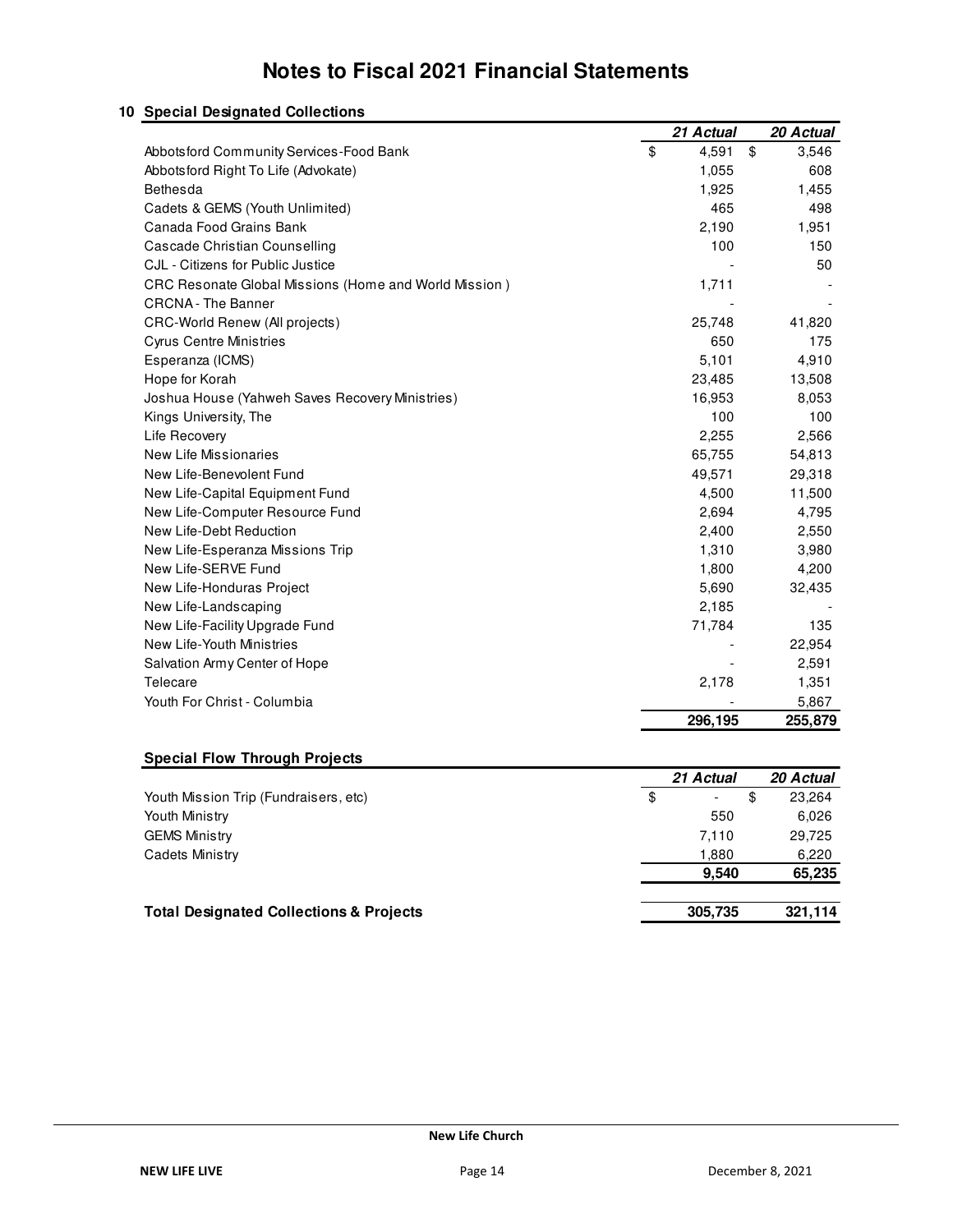#### **11 Administration & Office Expenses**

|                                     | 21 Budget   | 21 Actual   | 20 Actual    |
|-------------------------------------|-------------|-------------|--------------|
| Photocopier-Lease                   | \$<br>5,900 | \$<br>5,883 | \$<br>10,089 |
| Photocopier-Maintenance             | 6,600       | 1,663       | 4,350        |
| Telephone                           | 4,600       | 5,037       | 11,606       |
| Paper Supplies                      | 3,400       | 825         | 1,831        |
| <b>Administration Expenses</b>      | 4.200       | 4,335       | 3,895        |
| <b>Bank Charges</b>                 | 900         | 840         | 868          |
| <b>IT Managed Services Contract</b> | 15,500      | 17.118      | 11,378       |
| Other Expenses                      | 16,350      | 21,853      | 13,946       |
|                                     | 57,450      | 57.554      | 57,963       |

#### **12 CRC General Ministry Shares**

|                                           | 21 Budget    |  | 21 Actual | 20 Actual |        |
|-------------------------------------------|--------------|--|-----------|-----------|--------|
| <b>CRC Denominational Ministry Shares</b> | \$<br>63.400 |  | 65.653    |           | 71.314 |
| <b>CRC Classical Ministry Shares</b>      | 27.600       |  | 22.664    |           | 23,268 |
| Diaconal Ministries Canada                | 2.800        |  | 2.727     |           | 2,923  |
|                                           | 93,800       |  | 91.044    |           | 97,504 |

*Note: This is 10.0% of Revenue in '21 and 10.0% of Revenue less Summer Outreach Fund transfers in '20*

#### **13 Deferred Revenue Funds**

|                                |    |                |             | <b>Receipts Expenditures</b> |              |
|--------------------------------|----|----------------|-------------|------------------------------|--------------|
|                                | 21 | <b>Opening</b> |             |                              | 21 Closing   |
| General Capital Fund           | \$ | 95,998         | \$<br>4,500 | \$<br>(88,873)               | \$<br>11,625 |
| Debt Reduction Fund            |    | 2,473          | 2,400       | (3,000)                      | 1,873        |
| Pastoral Apprentice Fund       |    | 8,219          |             | (1,709)                      | 6,510        |
| Benevolent Fund                |    | 25,639         | 49,546      | (45,092)                     | 30,093       |
| <b>GEMS Ministry Fund</b>      |    | 7,373          | 7,110       | (6,648)                      | 7,835        |
| <b>Cadets Ministry Fund</b>    |    | 1,342          | 1,880       | (2,262)                      | 960          |
| New Life Missionaries Fund     |    | 21,974         | 45,846      | (29, 239)                    | 38,581       |
| Honduras Coffee Fund           |    | 3,279          | 1,463       | (4,500)                      | 241          |
| New Life Mission Trip Fund     |    | 48,060         |             |                              | 48,060       |
| Computer Resource Fund         |    |                | 8,694       | (5, 114)                     | 3,580        |
| <b>Esperanza Missions Fund</b> |    | 2,691          | 1,310       | (1, 117)                     | 2,883        |
| Honduras Missions Fund         |    | 1,190          | 5,715       |                              | 6,905        |
| Refugee Assistance Fund        |    | 4,931          |             |                              | 4,931        |
| Gov't Wage Subsidy Fund        |    | 49,899         | 41,635      |                              | 91,534       |
| Food Bank (Little Lights) Fund |    | 219            |             |                              | 219          |
| Summer Outreach                |    | 3,810          |             | (284)                        | 3,526        |
| <b>SERVE Fund</b>              |    |                | 1,800       | (1,800)                      |              |
| <b>Facility Upgrade Fund</b>   |    |                | 253,784     | (173, 335)                   | 80,449       |
| <b>Outstanding Tokens</b>      |    | 1,883          | 350         | (828)                        | 1,405        |
|                                |    | \$278,979      | 426,033     | (363, 801)                   | 341,210      |

| <b>Source of Funds</b>                                   |   | 21 Actual |   | 20 Actual |
|----------------------------------------------------------|---|-----------|---|-----------|
| <b>Designated Contributions</b>                          | S | 188.230   | S | 147,299   |
| Fundraising (GEMS, Cadets, Youth Missions, Young Adults) |   | 3.000     |   | 49.801    |
| Ministry Program Fees (GEMS, Cadets, Youth Missions)     |   | 1.590     |   | 4.275     |
| Operational Budget (GEMS, Cadets, Facility Upgrade Fund) |   | 16.300    |   | 81,717    |
| Loan                                                     |   | 170,000   |   | ۰         |
| Miscellaneous Receipts (includes Wage Subsidies)         |   | 46,913    |   | 63,047    |
|                                                          |   | 426.033   |   | 346.140   |

**New Life Church**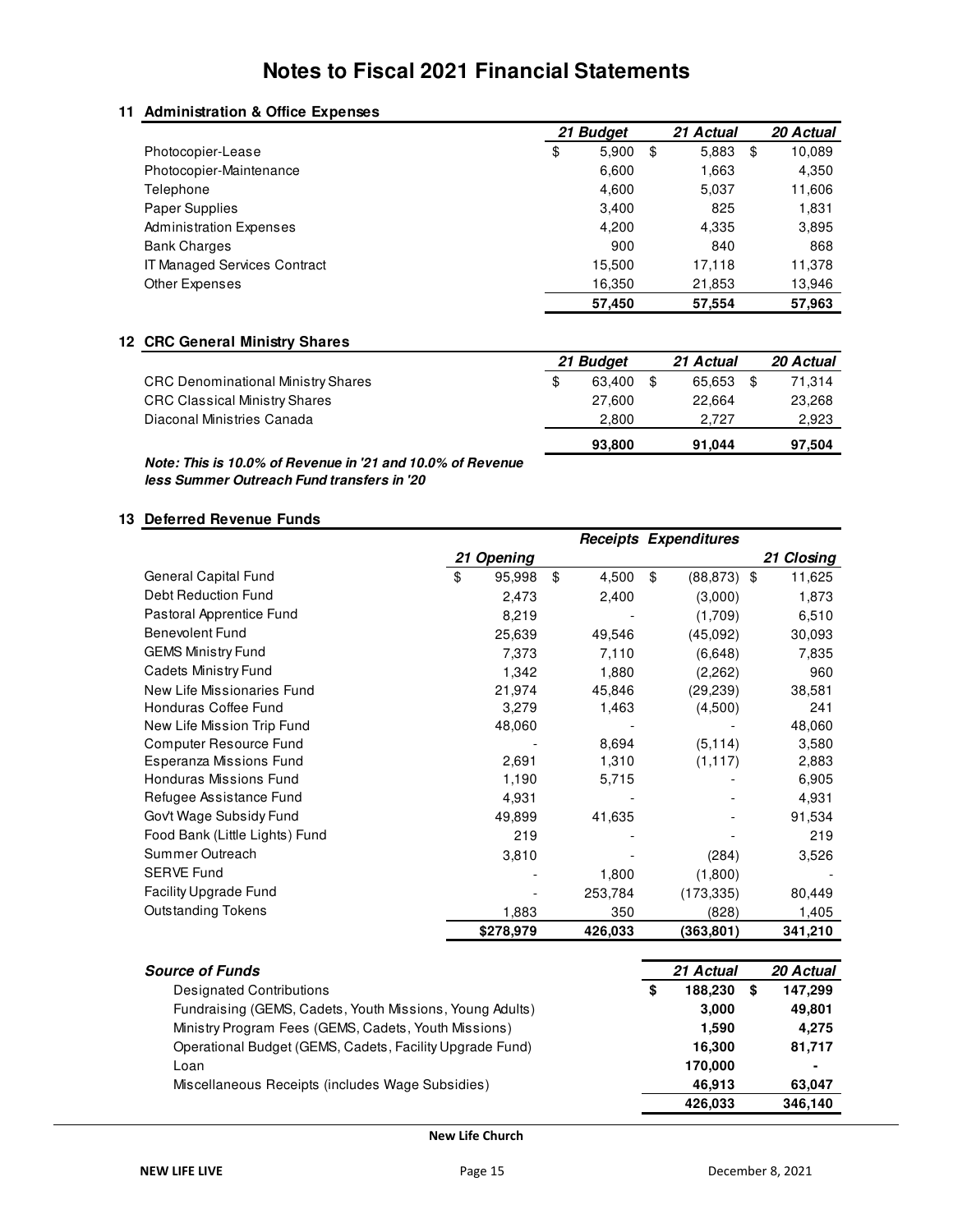|                                | <b>Opening</b> |                          |         | Closing          | Amortization |               | <b>Book Value</b> |              |
|--------------------------------|----------------|--------------------------|---------|------------------|--------------|---------------|-------------------|--------------|
| <b>Description</b>             | Rate           | Cost                     | Add'ns  | <b>Disposals</b> | Cost         | Accum         | <b>Current</b>    | <b>Close</b> |
| Land                           | $0\%$          | 172.019                  |         |                  | 172.019      |               |                   | 172,019      |
| <b>Building</b>                | 5%             | 1,468,249                |         |                  | 1,468,249    | (1.098.875)   | (18, 470)         | 350,904      |
| Building/Grounds Exp'n         | 5%             | 3,096,698                |         |                  | 3,096,698    | (1, 384, 251) | (85, 630)         | 1,626,817    |
| Grounds                        | 5%             | 6,724                    |         |                  | 6,724        | (4,616)       | (110)             | 1,998        |
| <b>Fumiture &amp; Fixtures</b> | 15%            | 287.414                  | 119.544 |                  | 406,958      | (187,059)     | (32, 990)         | 186,909      |
| Music & Sound                  | 15%            | 250,593                  | 83.263  |                  | 333,856      | (223, 338)    | (16, 580)         | 93,938       |
| <b>Computers</b>               | 33%            | 62,178                   | 3,554   |                  | 65,732       | (25, 154)     | (13, 390)         | 27,188       |
| <b>Security System</b>         | 15%            | $\overline{\phantom{a}}$ | 13,012  |                  | 13,012       |               | (1.960)           | 11,052       |
|                                |                | 5,343,875                | 219.373 | ٠                | 5.563.248    | (2.923.293)   | (169, 130)        | 2,470,825    |

#### **14 Schedule of Capital Assets**

#### **15 Line of Credit**

New Life Christian Reformed Church has an operational line of credit for a total of up to \$40,000.00. The interest rate is dictated by the bank and as of August 31, 2021 is  $4.45\%$  (Prime  $+ 2\%$ )

|                               | 21 Actual                |     | 20 Actual                |
|-------------------------------|--------------------------|-----|--------------------------|
| <b>Line of Credit Opening</b> | \$<br>40.000             | \$. | 40.000                   |
| Less Draws                    | $\overline{\phantom{0}}$ |     | $\overline{\phantom{0}}$ |
| <b>Plus Payments</b>          | $\overline{\phantom{a}}$ |     | $\overline{\phantom{0}}$ |
| <b>Line of Credit Balance</b> | 40.000                   |     | 40,000                   |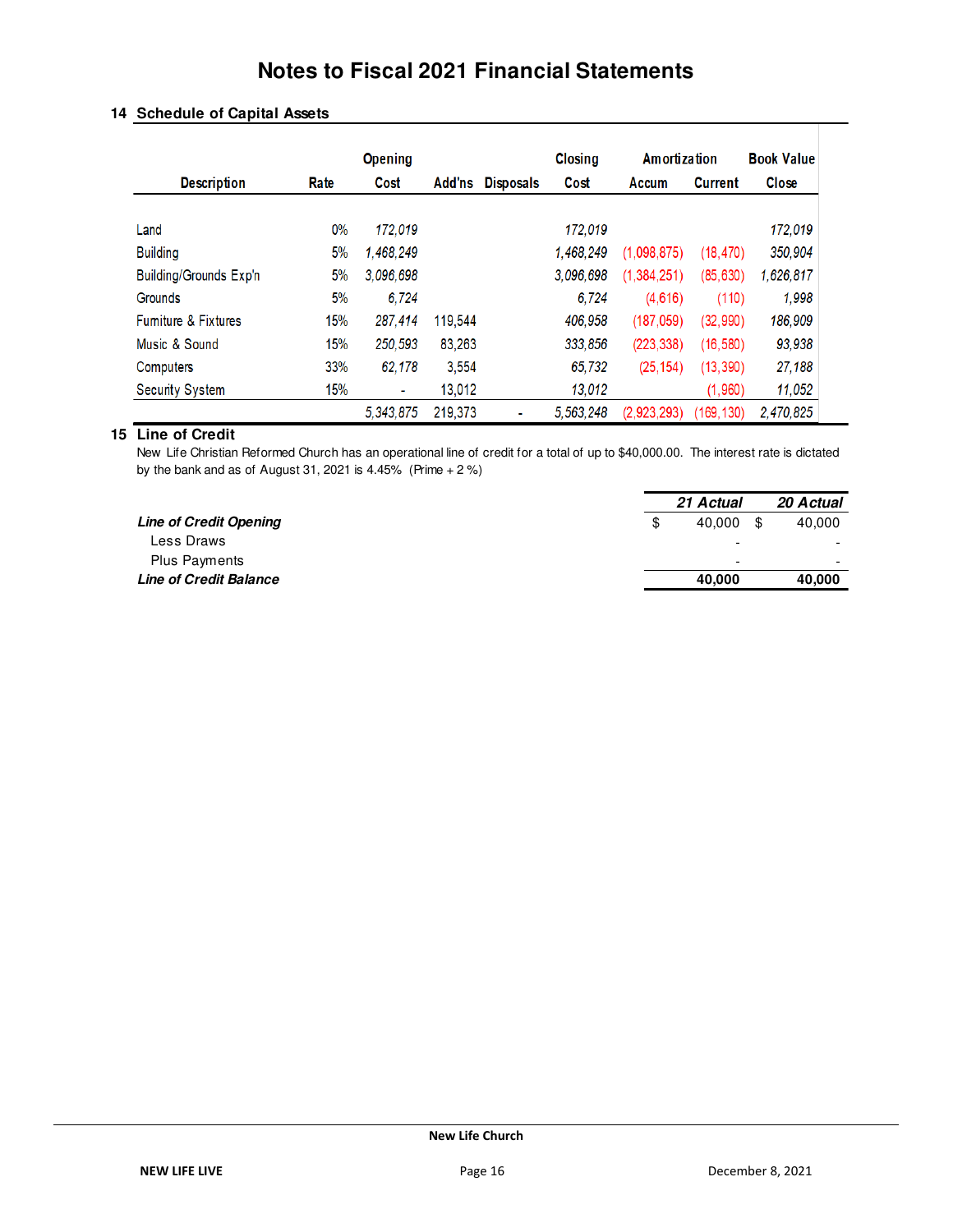### **Budgeting for 2022 and the post-pandemic future.**

In this new budget year, we anticipate that we will be in the aftermath of the COVID19 pandemic, and we will be able to have face-to-face worship and ministries. What is not clear is what restrictions will be in place for the post-pandemic future, and what the church will look like as it emerges from the rubble of the pandemic. What will become clearer this ministry year is how the pandemic has changed our congregation. We have created a budget that attempts to address the challenges that face us as a post-pandemic church.

Prior to the recent flooding in Abbotsford, we had prepared a revised budget where we anticipated \$802,000 in donations. This would have represented a 6.9% decrease in contributions from the \$861,451 that was received in fiscal 2021. That decrease was planned to recognize the reality that some of our members and attendees have left New Life over the summer months.

### **Budgeting for 2022 due to Abbotsford Flood Impact.**

However, then the Abbotsford flooding happened, and we decided that a further change was warranted to the budget. Since then, the finance team has been working hard to pull this third revision of the budget together. This latest revision which will be presented on Dec.  $8<sup>th</sup>$  will have a further reduction of \$60,000 (7.25%) in expected donations to \$742,000. Thus, the total decrease in contributions from the \$861,451 received in fiscal 2021 is planned to be \$119,451 or 13.9%.

While it is difficult to predict the exact financial impact of members leaving and the impact of the floods on the donations received towards the church budget, we felt it prudent to adjust our expectations. The reasons for this significant decrease of 13.9% are:

- Some of our members and regular attendees who supported the budget have left New Life over the summer months
- Some of our members and regular attendees will experience significant financial losses from the flooding which won't be totally covered by insurance or government financial disaster relief programs, and thus they may not be able to financially support New Life as generously as they have in past years.
- Other members and regular attendees may elect to re-direct some of their donations that New Life might have received to flood relief programs

#### **Flood Damage to the Church Basement.**

This budget does not include any funds to deal with the recent flood damage to the church basement. At the time of writing the total costs to repair the facility are unknown, and it is unclear whether insurance will cover the costs. The church may need to undertake additional fund-raising or borrow funds to repair the basement.

### **Challenges Facing a Post Pandemic Church: Restart, Embrace and Reconnect**

#### **1. RESTART/REBUILD the Ministries.**

Within this budget year we will be working towards restarting and rebuilding our ministries. We will worship together both online and onsite. We will be restarting all our in-person worship ministries as well as building a new online campus. Our in-person hospitality ministries, life groups and adult ministries will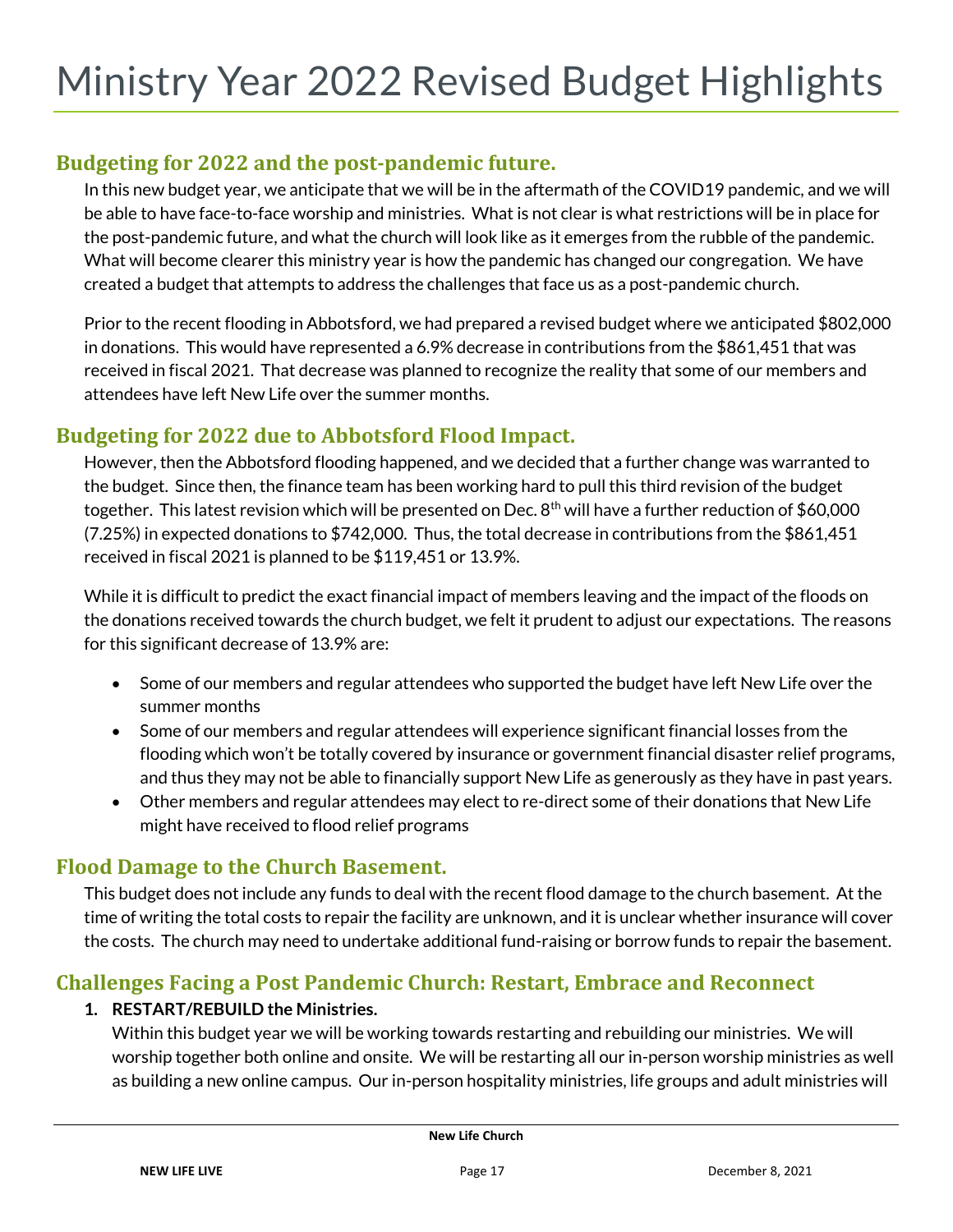be restarted this year. The Faith formation ministries – children, youth and young adults will be all restarted with a focus on rebuilding this year.

#### **2. EMBRACE Online and Onsite ministry.**

We will embrace meaningful online ministry consistent with the character and ambition of New Life Church. Our worship services will be live streamed to our new online church platform – New Life Online. We will continue our video ministry for promotion, communication, and worship segments. Social media will be refocused on communicating the nature, mission, and ministry of New Life. This 2022 budget has enough resources to provide both online and onsite ministry.

#### 3. **RECONNECTING with our Neighborhood.**

We have been reconnected with the Delair neighborhood because of the Delair Court fire on February 14 which left more than 100 people homeless. As restrictions lift, we desire to host community events that will invite and reconnect with those that live in the Delair neighborhood. This 2022 budget supports that reconnecting.

#### **A Deficit Budget.**

The operating budget for this ministry year projects a deficit of \$32,000. However, New Life does have excess accumulated operating cash from prior years which will cover this deficit. Thus, this deficit will not add to the long-term debt load of New Life. The excess accumulated operating cash is a result of operating surpluses from prior years which have not been transferred into other funds. This excess accumulated operating cash has been allowed to accumulate and intended for situations such as we are in now, where the budget is financially stressed.

#### **Challenges Managing the Budget.**

Over the many years that finance team members have been involved with preparing budgets for New Life, fiscal year 2022 represents one of the more challenging ones. There is more uncertainty than usual regarding expected donations towards the budget for the fiscal year. There is also less leeway than typical to handle unexpected expenses. Staff, the finance team and the Board will need to closely monitor income and expenditures over the rest of the year. If required, further budgetary adjustments may need to be made to ensure that the deficit does not increase beyond the \$32,000 indicated in this document.

As members and attendees, we need to pray that the Lord who oversees all will provide for the needs of New Life Church. Each of us also needs to pray and discern whether we are personally contributing to New Life's budget what God is calling us to give. This budget is provided with the hope that God will bless New Life and provide for the church's financial needs.

### **SUMMARY OF CHANGES: from Last Year's 2021 Actual Expenditures**

- 1. *Overall Income Decrease:* The budget for ministry year 2022 projects a decrease of 6.0% from 2021 actual total revenue.
- 2. *Overall Expenditure Increase:* The budget for ministry year 2022 projects an increase of 2.2% from 2021 actual total expenses.
- 3. *Contributions:*With actual contributions of \$861,451 for 2021, the decrease for contributions by our members and attendees to meet the proposed 2022 budget would be 13.9% (\$119,451).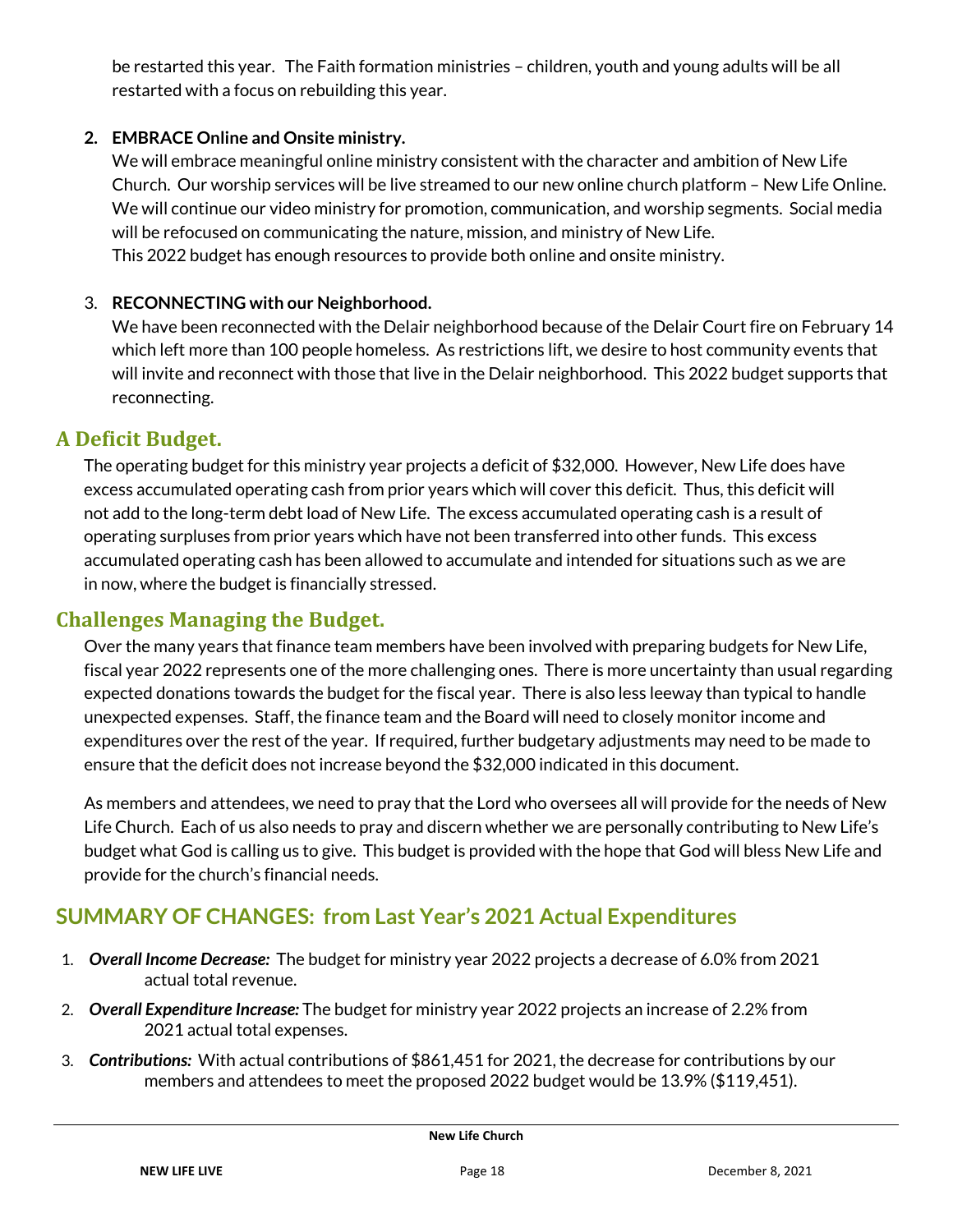- 4. *Transfers from Funds:* Transfers totaling \$98,000 are made from deferred revenue funds \$91,500 from the wage subsidy fund and \$6,500 from the pastoral apprentice fund.
- 5. *Gov't Wage Subsidies:* We have already received \$4,000 from the federal government as the final payments for the COVID subsidy programs. We do not anticipate any further such payments for this fiscal year.
- 6. *Other Income:* Is the combination of Rental Income (\$10,000), and Misc. Income (\$2,000).
- 7. **Deficit budget:** The budget for ministry year projects a deficit of \$32,000. See the comments on the prior page for why this does not increase the long-term debt of New Life.

|                                    | <b>FISCAL 2021</b> |               |        | <b>FISCAL 2022</b> |         | % Chg    | % Chg              |
|------------------------------------|--------------------|---------------|--------|--------------------|---------|----------|--------------------|
| <b>Summary</b>                     | <b>Budget</b>      | <b>Actual</b> |        | <b>Budget</b>      |         | Actual   | <b>Budget</b>      |
| NL Ministry Contributions          | \$884,500          | \$861,451     | 94.6%  | \$742,000          | 86.7%   | $-13.9%$ | $-16.1%$           |
| Wage Subsidy Fund                  | \$43,500           |               | 0.0%   | \$91,500           | 10.7%   | N/A      | 110.3%             |
| Pastoral Apprentice Fund           |                    |               |        | \$6,500            | 0.8%    | N/A      | N/A                |
| Gov't Wage Subsidies               |                    | \$45,600      | 5.0%   | \$4,000            | 0.5%    | $-91.2%$ | N/A                |
| Other Income                       | \$10,000           | \$3,306       | 0.4%   | \$12,000           | 1.4%    | 263.0%   | 20.0%              |
| <b>Total Income</b>                | \$938,000          | \$910,357     | 100.0% | \$856,000          | 100.0%  | $-6.0%$  | $-8.7%$            |
|                                    |                    |               |        |                    |         |          |                    |
| <b>NL Ministries</b>               | \$44,300           | \$31,073      | 3.4%   | \$39,000           | 4.6%    | 25.5%    | $-12.0%$           |
| <b>Church Staffing</b>             | \$559,300          | \$517,320     | 56.8%  | \$564,000          | 65.9%   | 9.0%     | 0.8%               |
| Facilities                         | \$122,450          | \$114,658     | 12.6%  | \$110,000          | 12.9%   | $-4.1%$  | $-10.2%$           |
| Admin & Office Expenses            | \$57,450           | \$57,554      | 6.3%   | \$54,000           | 6.3%    | $-6.2%$  | $-6.0%$            |
| Interest Expenses                  | \$13,100           | \$12,444      | 1.4%   | \$14,000           | 1.6%    | 12.5%    | 6.9%               |
| <b>CRC General Ministry Shares</b> | \$93,800           | \$91,044      | 10.0%  | \$78,000           | 9.1%    | $-14.3%$ | $-16.8%$           |
| <b>CRC Pension Ministry Shares</b> | \$6,600            | \$4,537       | 0.5%   | \$7,000            | 0.8%    | 54.3%    | 6.1%               |
| Capital Expenditures               | \$2,000            | \$1,279       | 0.1%   | \$0                | 0.0%    |          | $-100.0\%$ -100.0% |
| Loan Repayments                    | \$39,000           | \$38,814      | 4.3%   | \$22,000           | 2.6%    | $-43.3%$ | $-43.6%$           |
| <b>Total Expenditures</b>          | \$938,000          | \$868,723     | 95.4%  | \$888,000          | 103.7%  | 2.2%     | $-5.3%$            |
| <b>Surplus/(Deficit)</b>           | \$0                | \$41,635      | 4.6%   | ( \$32,000)        | $-3.7%$ |          |                    |

### **SECTION ONE: New Life Ministries**

This fiscal year we are focusing on restarting and rebuilding our ministries. Each area of the New Life Ministries section of the budget is reviewed and adjusted from last year's budget to reflect actual costs for these ministries. This fiscal year there is a 25.5% increase over the actuals spent last year.

a. Faith Formation Ministries: The utmost priority this year is Children and Youth Ministries as they are rebuilding from the pandemic. These ministries will receive the funding they need to restart and rebuild. Since we have healthy deferred funds for Children's ministry, this budget calls for less than last year since these ministries will receive additional resources from the deferred funds. With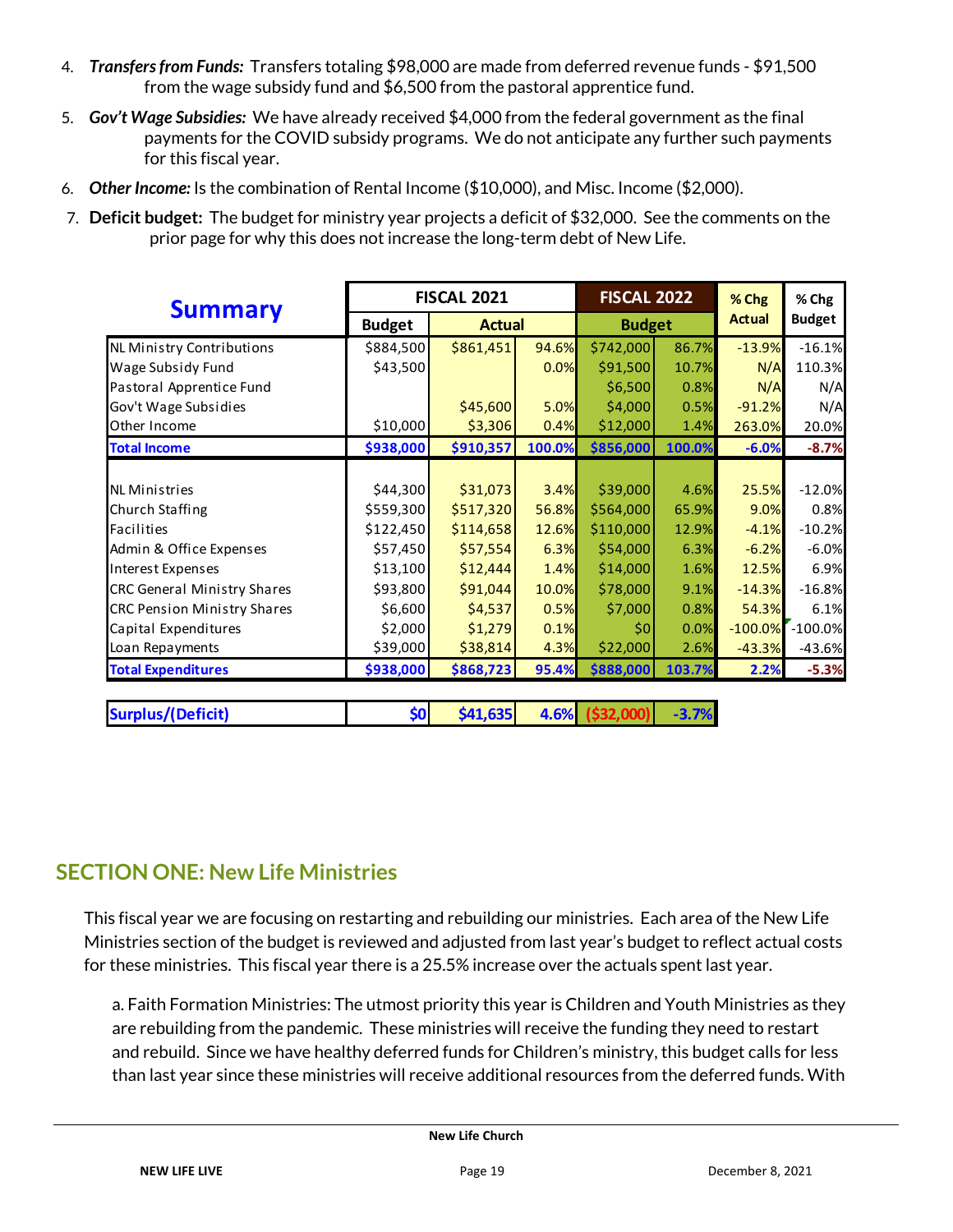the budget and deferred revenue funds combined they will have access to the same resources as previous years.

b. Worship: We anticipate total increased costs of 18% from last year's actuals. This is due to the additional hospitality costs of holding in person worship services, and the need to plan for more guest pastors than in prior years. With Mike no longer on staff, Nathan's preaching load will need to be reduced as he now needs to spend more time on leading and mentoring other staff. Other areas have decreased costs because of the significant investments made in new equipment over the past couple of years for worship ministry.

c. Community: We have increased this budget area over what was spent last year as we are planning on more community events for outreach. We also have enough resources to restart and rebuild our adult ministries.

d. Serve: A significant increase from what was spent last year so we can focus more on developing our volunteers. With the restart and rebuild we anticipate more expenses for training and equipping our volunteers in this coming year.

|                                            |               | <b>FISCAL 2021</b> | <b>FISCAL 2022</b> |          |
|--------------------------------------------|---------------|--------------------|--------------------|----------|
|                                            | <b>Budget</b> | <b>Actual</b>      | <b>Proposed</b>    |          |
|                                            | <b>Amount</b> | <b>Amount</b>      | <b>Amount</b>      | % Chg    |
| <b>New Life Ministries</b>                 | \$44,300      | \$31,073           | \$39,000           | 25.5%    |
| <b>Faith Formation Ministries</b>          | \$13,400      | \$9,597            | \$9,000            | $-6.2%$  |
| Children's Ministries                      | \$8,400       | \$5,095            | \$4,500            | $-11.7%$ |
| Youth Ministries                           | \$4,200       | \$3,381            | \$3,700            | 9.4%     |
| Young Adult Ministries                     | \$800         | \$1,121            | \$800              | $-28.6%$ |
| Worship                                    | \$13,050      | \$11,613           | \$13,700           | 18.0%    |
| Community                                  | \$7,300       | \$5,036            | \$8,300            | 64.8%    |
| Serve                                      | \$3,600       | \$868              | \$2,500            | 188.0%   |
| <b>Other Ministry Areas &amp; Expenses</b> | \$6,950       | \$3,959            | \$5,500            | 38.9%    |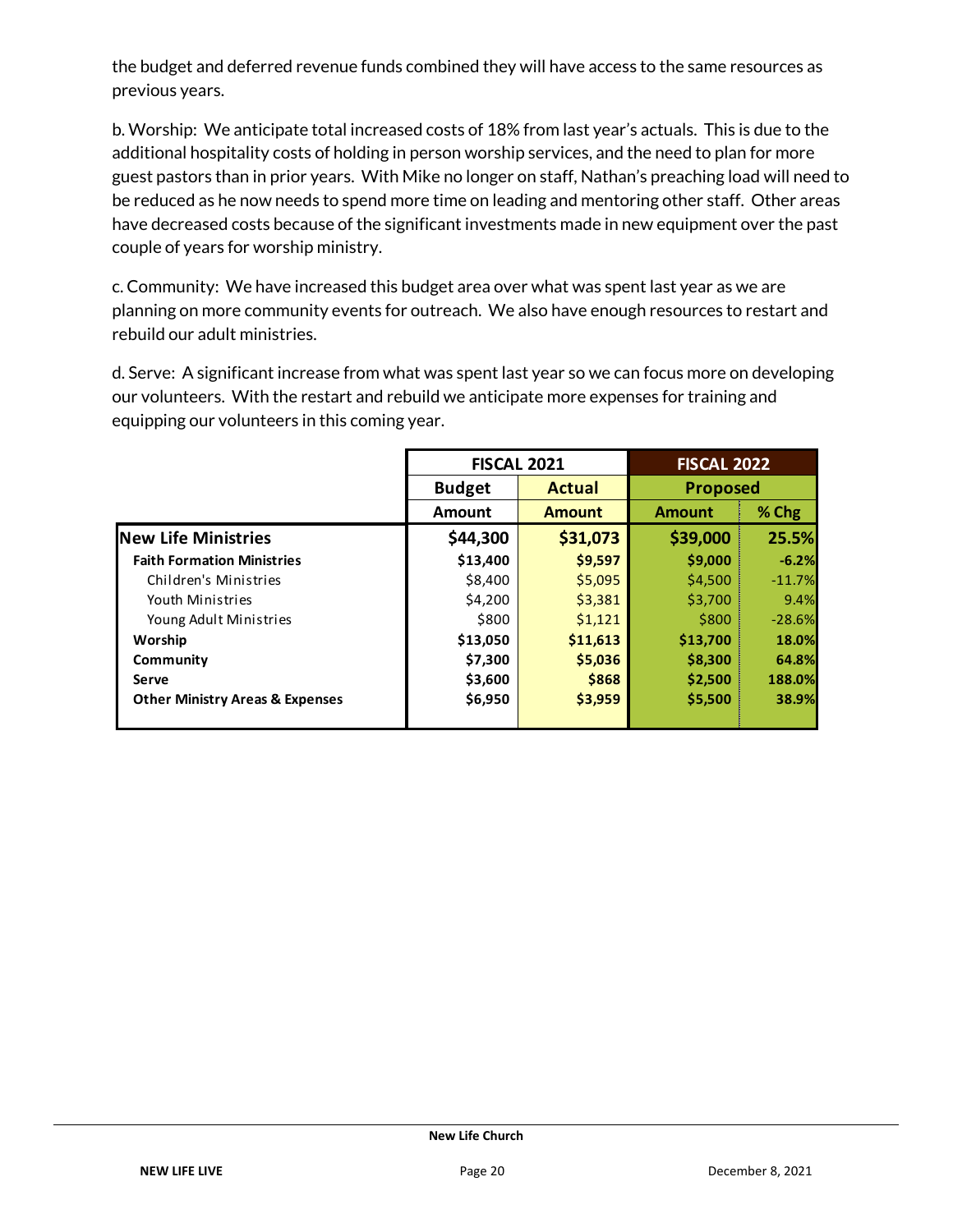# **SECTION TWO: Church Staffing**

The Church Staffing section of the budget has a 9.0% increase from the 2021 actuals. This increase is required because of the following:

- Additional staffing costs associated with supporting online streaming and various social media channels.
- Additional part-time staffing for the positions of Pre-School Director, Kid's Church Director, and Pastoral Intern.
- Additional casual staff to provide for the extra requirements for facility cleaning due to COVID 19.
- A cost-of-living increase of 3%.
- While Mike is no longer on staff, salary for September and October plus severance costs are included in this budget. Privacy laws in BC prevent the Board from releasing the details of Mike's severance package, but both the Board and Finance Team believe the severance package meets BC labor code requirements, classical and denominational requirements under Article 17-b of the denomination's church order, and industry standards.

The Board recognizes that this budget does not include any salary allocation for a full-time Youth Pastor for fiscal year 2022. This was done for the following reasons:

- Prior to the flooding in Abbotsford, a revised budget did have an allocation for a youth pastor to start in the latter portion of the budget year. However, given the expected pressure on contribution levels due to the flooding, the finance team and board had to quickly cut both revenue and expenditures, and an unfilled staff position was an easy place to make initial cuts.
- It's been challenging to find a new youth pastor. Mike had been searching for well over a year without finding a suitable candidate.
- In the interim Janessa and Jacob are taking a leadership role in youth ministry.

|                                     | <b>FISCAL 2021</b> |            |               |            | <b>FISCAL 2022</b> |                 |          |  |
|-------------------------------------|--------------------|------------|---------------|------------|--------------------|-----------------|----------|--|
|                                     | <b>Budget</b>      |            | <b>Actual</b> |            |                    | <b>Proposed</b> |          |  |
|                                     | Amount             | <b>FTE</b> | <b>Amount</b> | <b>FTE</b> | <b>Amount</b>      | <b>FTE</b>      | $%$ Chg  |  |
| <b>Church Staffing</b>              | \$559,300          | 8.08       | \$517,320     | 8.05       | \$564,000          | 7.5             | 9.0%     |  |
| <b>Staffing Salaries</b>            | \$480,800          | 8.08       | \$440,591     | 8.05       | \$496,000          | 7.5             | 12.6%    |  |
| Ministry Staff                      | \$363,900          | 5.80       | \$324,690     | 5.80       | \$372,800          | 5.1             | 14.8%    |  |
| Administrative Staff                | \$70,100           | 1.35       | \$67,083      | 1.35       | \$73,000           | 1.4             | 8.8%     |  |
| <b>Facilities Staff</b>             | \$46,800           | 0.93       | \$48,818      | 0.90       | \$50,200           | 1.0             | 2.8%     |  |
| <b>Benefits &amp; Misc Expenses</b> | \$78,500           |            | \$76,729      |            | \$68,000           |                 | $-11.4%$ |  |
| <b>Staff Benefit Expenses</b>       | \$69,300           |            | \$66,127      |            | \$60,000           |                 | $-9.3%$  |  |
| Miscellaneous Staff Expenses        | \$9,200            |            | \$10,602      |            | \$8,000            |                 | $-24.5%$ |  |
|                                     |                    |            |               |            |                    |                 |          |  |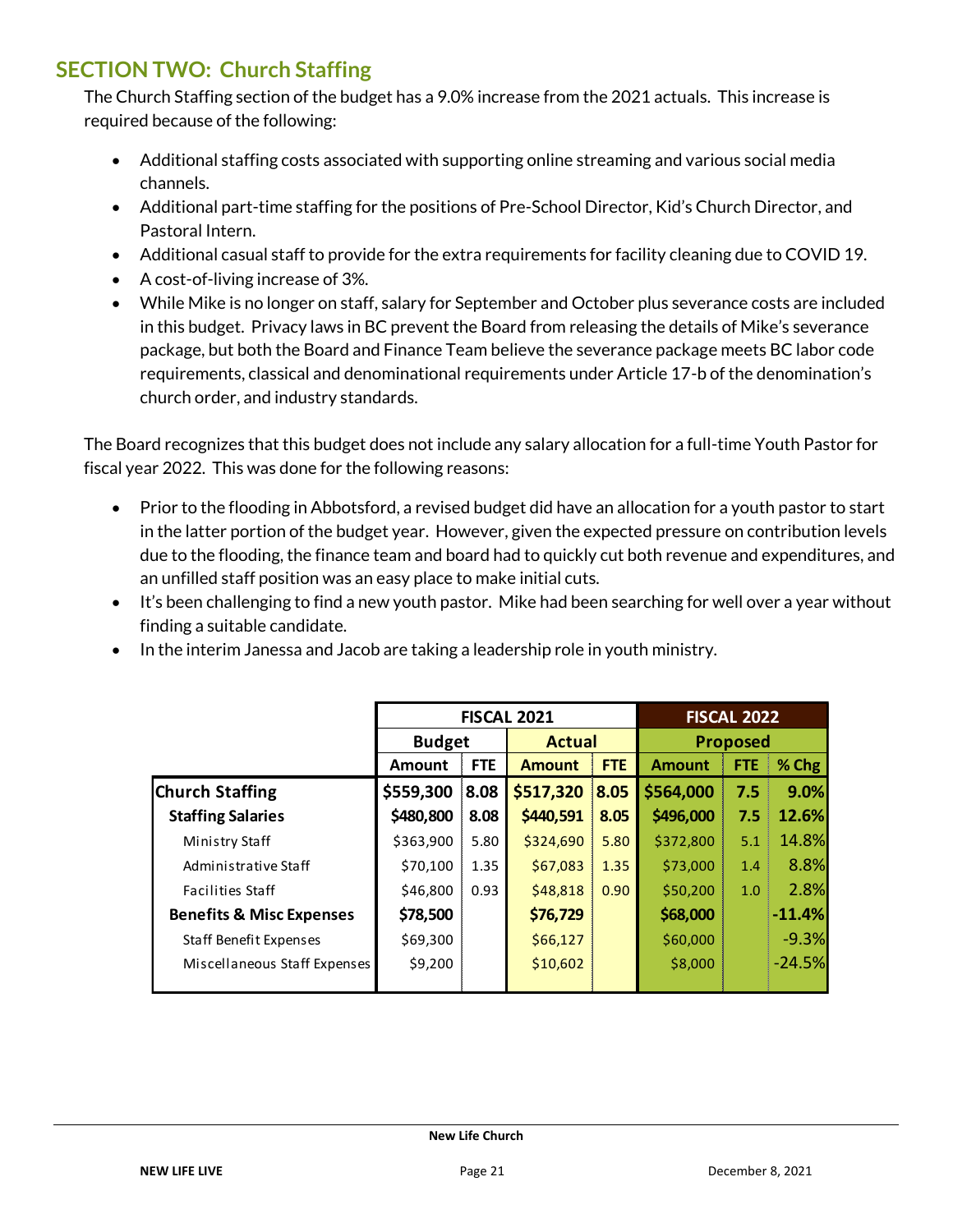### **SECTION THREE: Facilities**

Our facilities budget is lower than last year by 4.1% from actuals. Savings have been realized mostly from removing the \$12,000 contribution to the Facility Upgrades Fund, and by minor adjustments in a few other areas. However, this is an area where we can anticipate the occasional surprise maintenance expense, and where a much hotter than normal summer or a much colder than normal winter can significantly affect the cost of utilities. Our insurance costs also increased again this year. No dollars have been allocated in this budget to deal with required repairs due to the flooding that occurred in the basement.

|                                      |               | <b>FISCAL 2022</b><br><b>FISCAL 2021</b> |                 |           |
|--------------------------------------|---------------|------------------------------------------|-----------------|-----------|
|                                      | <b>Budget</b> | <b>Actual</b>                            | <b>Proposed</b> |           |
|                                      | <b>Amount</b> | <b>Amount</b>                            | <b>Amount</b>   | % Chg     |
| Facilities                           | \$122,450     | \$114,658                                | \$110,000       | $-4.1%$   |
| Insurance                            | \$27,500      | \$27,900                                 | \$32,000        | 14.7%     |
| Utilities                            | \$28,800      | \$23,461                                 | \$28,000        | 19.3%     |
| Garbage                              | \$4,400       | \$1,703                                  | \$3,500         | 105.5%    |
| Custodial Supplies                   | \$5,000       | \$3,422                                  | \$4,000         | 16.9%     |
| <b>Maintenance Contracts</b>         | \$15,700      | \$8,046                                  | \$14,450        | 79.6%     |
| R&M of Building & Equipment          | \$22,550      | \$32,100                                 | \$24,550        | $-23.5%$  |
| Facilities Rental Expense            | \$500         | \$26                                     | \$500           | 1823.1%   |
| Computer Network, Software & Support | \$6,000       | \$6,000                                  | \$3,000         | $-50.0%$  |
| <b>Facility Upgrades</b>             | \$12,000      | \$12,000                                 | \$0             | $-100.0%$ |

#### **SECTION FOUR: Admin and Office Expenses**

The budget for Administration and Office Expenses will see a decrease of 6.2% from last year's actuals. This is primarily due to our production copier lease concluding, and we now own the copier outright. However, with more part-time staff members, our IT Managed Services costs have increased due to the increase in the number of accounts needed for staff and volunteers.

|                                    |               | <b>FISCAL 2021</b> |                 | <b>FISCAL 2022</b> |
|------------------------------------|---------------|--------------------|-----------------|--------------------|
|                                    | <b>Budget</b> | <b>Actual</b>      | <b>Proposed</b> |                    |
|                                    | <b>Amount</b> | <b>Amount</b>      | <b>Amount</b>   | % Chg              |
| <b>Admin &amp; Office Expenses</b> | \$57,450      | \$57,554           | \$54,000        | $-6.2%$            |
| Photocopier-Lease                  | \$5,900       | \$5,885            | \$0             | $-100.0%$          |
| Photocopier-Maintenance            | \$6,600       | \$1,662            | \$5,800         | 249.0%             |
| Telecommunications                 | \$4,600       | \$5,036            | \$4,900         | $-2.7%$            |
| Paper Supplies                     | \$3,400       | \$826              | \$3,400         | 311.6%             |
| Administration expenses            | \$4,200       | \$4,334            | \$4,200         | $-3.1%$            |
| <b>Bank Charges</b>                | \$900         | \$840              | \$800           | $-4.8%$            |
| IT Managed Services                | \$15,500      | \$17,121           | \$17,000        | $-0.7%$            |
| Other office expenses              | \$16,350      | \$21,850           | \$17,900        | $-18.1%$           |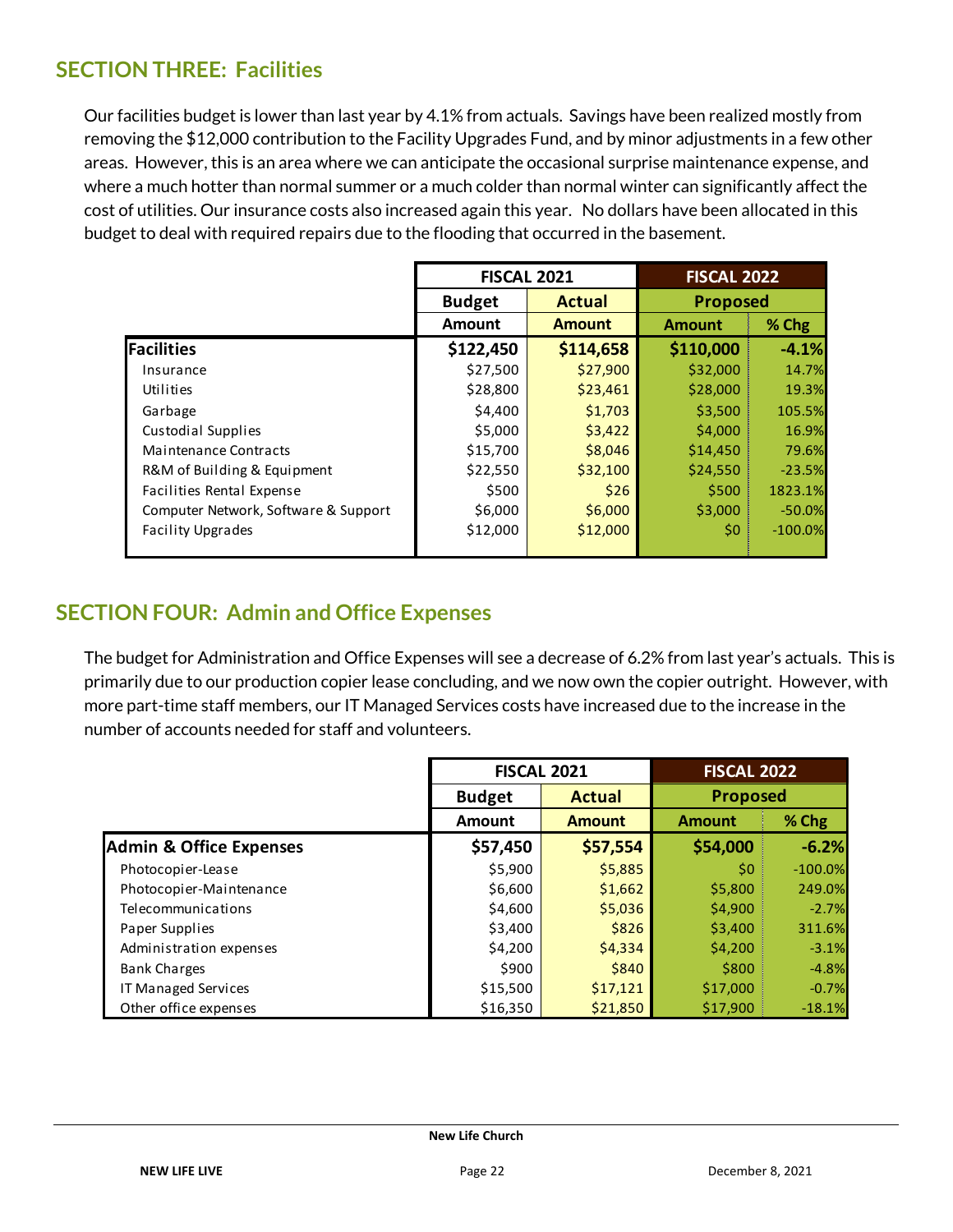## **SECTION FIVE: Other**

- 1. **Mortgage and Lease Interest Expense** is increased from 2021 due to our increased mortgage due to the Phase 2 of auditorium upgrades. There is a small buffer to manage some increase in interest rates.
- 2. *CRC General Ministry Shares* remains at 10% of the income received. New Life subscribes to the principles of the tithe. We teach and encourage all members to give a tithe (10% of their income) to the ministry of the church and in turn the church takes 10% of what it receives from the members and gives it to CRC Ministry Shares. We pay 100% of requested classical share and the remaining balance goes to the denominational and diaconal shares. This number of \$78,000 is not exactly 10% of the income and expenditure numbers because the \$91,500 in income transferred out of the Govt Wage Subsidy Fund and the \$32,000 deficit need to be factored out of the calculation as that was already "tithed" on in previous years. New Life had pledged to pay \$60,000 to denominational ministry shares, but due to the anticipated budget pressures from the flooding, that won't be achievable in this budget.
- 3. *CRC Pension Ministry Shares* reflects the amount that New Life, as a larger church in the denomination, contributes towards the pension cost of other pastors who are part of much smaller churches – in effect a ministry share. This amount is based on the number of members in a church. Due to a misunderstanding of the reporting form, New Life had been reporting too low a membership number over the past few years. This mistake was corrected this past September, and so we expect the amount to increase by \$2,463 over last year's amount.
- 4. *Capital Items*. We have budgeted \$0.
- 5. *Mortgage and Lease Payments.* We made mortgage payments of \$2,000 per month for the first 3 months of the fiscal year and have suspended them for the rest of the year. Our capital lease principal payments for computers and networks equipment increase over time, so this amount increased by 8%.

|                                        | <b>FISCAL 2021</b> |               | <b>FISCAL 2022</b> |           |  |
|----------------------------------------|--------------------|---------------|--------------------|-----------|--|
|                                        | <b>Budget</b>      | <b>Actual</b> | <b>Proposed</b>    |           |  |
|                                        | <b>Amount</b>      | <b>Amount</b> | <b>Amount</b>      | % Chg     |  |
| <b>Interest Expenses</b>               | \$13,100           | \$12,444      | \$14,000           | 12.5%     |  |
| Mortgage & Other Interest, US Exchange | \$13,100           | \$12,444      | \$14,000           | 12.5%     |  |
| <b>CRC General Ministry Shares</b>     | \$93,800           | \$91,044      | \$78,000           | $-14.3%$  |  |
| Denominational                         | \$63,400           | \$65,653      | \$50,000           | $-23.8%$  |  |
| Classical                              | \$27,600           | \$22,664      | \$25,000           | 10.3%     |  |
| Diaconal Ministry Shares               | \$2,800            | \$2,727       | \$3,000            | 10.0%     |  |
| <b>CRC Pension Ministry Shares</b>     | \$6,600            | \$4,537       | \$7,000            | 54.3%     |  |
| <b>Capital Items</b>                   | \$2,000            | \$1,279       | \$0                | $-100.0%$ |  |
| Improvements to Building & Grounds     | \$2,000            | \$0           | \$0                | N/A       |  |
| Furniture and Equipment                | \$0                | \$0           | \$0                | N/A       |  |
| Worship Equipment                      | \$0                | \$1,279       | \$0                | N/A       |  |
| Loan & Lease Payments                  | \$39,000           | \$38,814      | \$22,000           | $-43.3%$  |  |
| Mortgage Principal                     | \$24,000           | \$24,000      | \$6,000            | $-75.0%$  |  |
| Capital Lease Principal                | \$15,000           | \$14,814      | \$16,000           | 8.0%      |  |
| <b>Total Equity Expenditures</b>       | \$41,000           | \$40,093      | \$22,000           | $-45.1%$  |  |

**New Life Church**